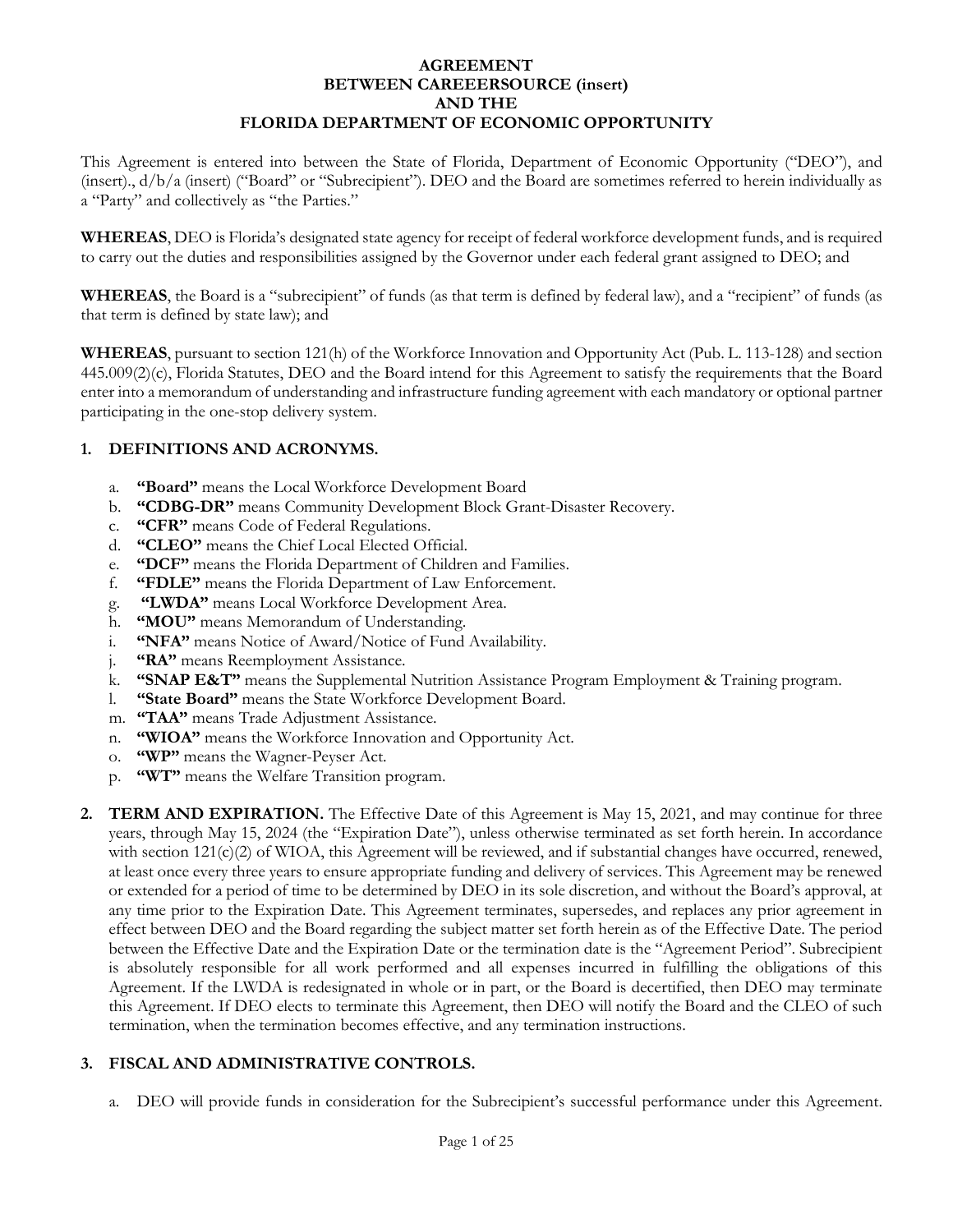The State of Florida's and DEO's performance and obligation to pay under this Agreement is contingent upon an annual appropriation by the Legislature of the State of Florida. DEO shall have final authority as to both the availability of funds and what constitutes an "annual appropriation" of funds. The lack of appropriation or availability of funds shall not create DEO's default under this Agreement. If there is a state or federal funding shortfall, then the funding otherwise made available under this Agreement may be reduced. The Subrecipient shall not expend funding provided under this Agreement or made available pursuant to any NFA to pay any costs incurred in connection with any defense against any claim or appeal of the State of Florida or any agency or instrumentality thereof (including DEO) or to pay any costs incurred in connection with the prosecution of any claim or appeal against the State of Florida or any agency or instrumentality thereof (including DEO), which the Subrecipient instituted or in which the Subrecipient has joined as a claimant.

- b. DEO will make funding available to the Subrecipient by issuing NFAs through DEO's financial management information system. Each NFA may list or incorporate specific terms, conditions, assurances, restrictions, or other instructions applicable to the funds provided by the NFA. The Subrecipient's receipt of funding made under an NFA may be conditioned upon the Subrecipient's successful performance of certain requirements prior to the receipt of such funding. The Subrecipient must comply with all terms, conditions, assurances, restrictions, or other instructions contained within the NFA as a condition precedent to the Subrecipient's receipt of funding set forth in the NFA. Except as specifically set forth herein, if a conflict between the terms of this Agreement and any NFA, the terms of the NFA shall control.
- c. Accountability for Funds.
	- i. Reduction or Suspension of Funding. DEO may partially, completely, temporarily or permanently, reduce or suspend any funding provided under this Agreement or funding made available pursuant to an NFA, if the Subrecipient fails to comply with all applicable state and federal laws, rules, and regulations, or the terms of this Agreement or any NFA. DEO will exercise its authority to reduce or suspend funding in accordance with the applicable federal and state laws, rules, regulations, and policies.
	- ii. Recoupment. Notwithstanding anything in this Agreement or any NFA to the contrary, DEO has an absolute right to recoup funds. DEO may refuse to reimburse the Subrecipient for any cost if DEO determines that such cost was not incurred in compliance with the terms of this Agreement. DEO may demand a return of funds if DEO terminates this Agreement.
	- iii. Overpayments. If the Subrecipient's (a) noncompliance with this Agreement or any applicable federal, state, or local law, rule, regulation, or ordinance, terms of any NFA, or (b) performance or nonperformance of any term or condition of this Agreement results in (i) an unlawful use of funds; (ii) a use of funds that doesn't comply with the terms of this Agreement; or (iii) a use which constitutes a receipt of funds to which the Subrecipient is not entitled (each such event an "Overpayment"), then the Subrecipient shall return such Overpayment of funds to DEO.
	- iv. Discovery of Overpayments. The Subrecipient shall refund any Overpayment of funds to DEO within 30 days of the Subrecipient's discovery of an Overpayment or receipt of notification from DEO that an Overpayment has occurred. DEO is the final authority as to what may constitute an Overpayment of funds. Refunds should be sent to DEO's Agreement Manager and made payable to the "Department of Economic Opportunity". Should repayment not be made in a timely manner, DEO may charge interest, pursuant to 2 CFR 200.410, at the lawful rate of interest on the outstanding balance beginning 30 days after the date of notification or discovery.
- d. By signature below, the Subrecipient certifies to DEO that it has written administrative procedures, processes, and fiscal controls in place for the operation of WIOA, WP, TAA, SNAP E&T, WT, CDBG-DR and any other program for which the Subrecipient receives funds from DEO. The written administrative procedures, processes, and fiscal controls described in this paragraph must, at minimum, comply with applicable state and federal law, rules, regulations, policies, guidance, and the terms of this Agreement. DEO may request copies of the Board's written procedures and policies for review. As needed, DEO shall provide guidance and technical assistance to the Subrecipient to ensure compliance with this section. If the Subrecipient cannot certify that it has written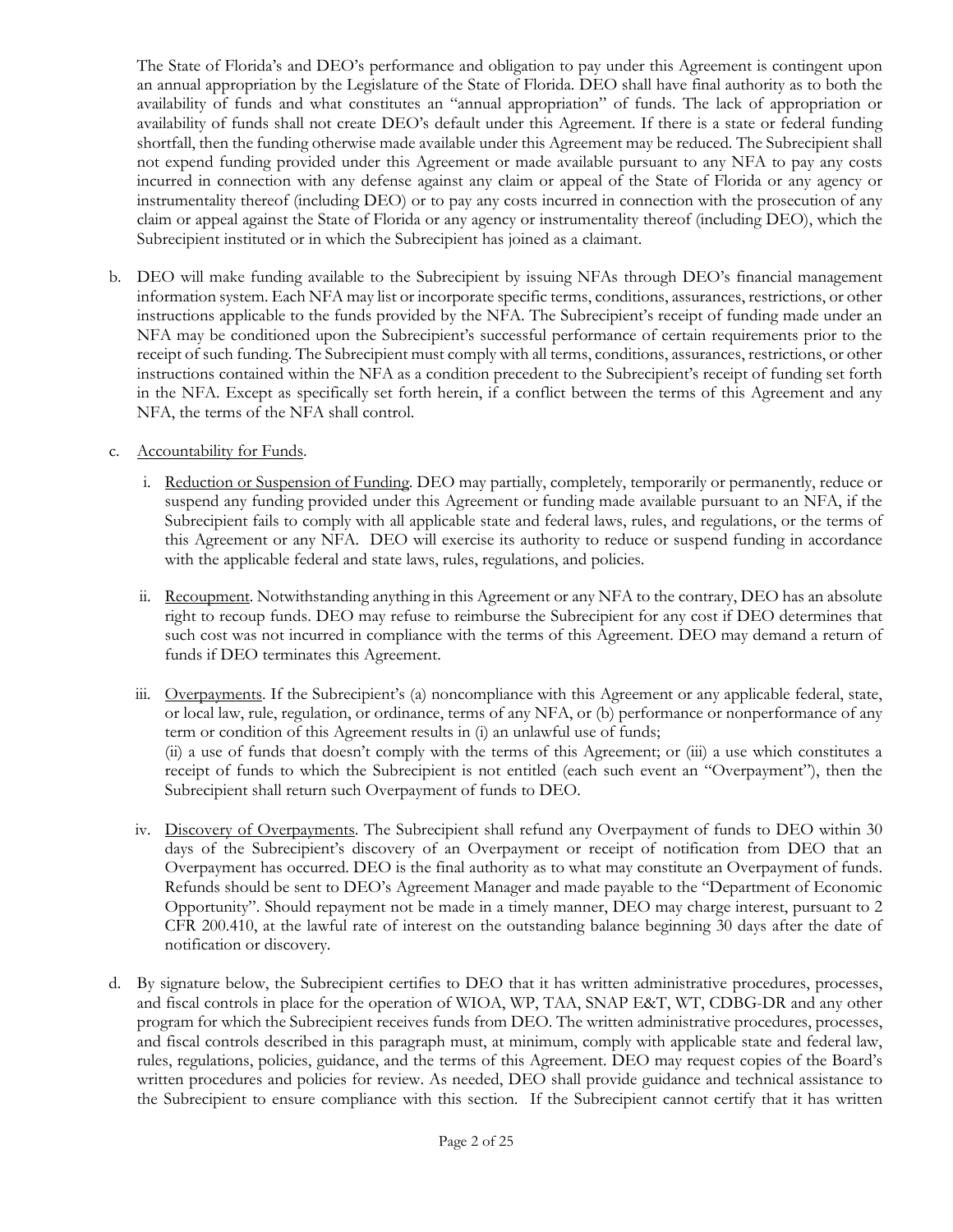administrative procedures, processes, and fiscal controls in place for the operation of any program for which it may receive funds at a future date, then as a condition precedent to the award of any funds, the Subrecipient shall establish and adopt such written administrative procedures, processes, and fiscal controls, as necessary for the applicable program.

- e. By signature below, the Subrecipient certifies that it has written administrative procedures, processes, and fiscal controls in place for the payment of supportive services including, but not limited to prepaid gas or prepaid debit cards. Controls must address issuance, storage, and reconciliation of prepaid gas or prepaid debit cards. The Subrecipient must maintain documentation supporting the eligibility of the receipt of supportive services and that the value of the supportive service is consistent with the documented need of the participant.
- f. The Subrecipient shall manage, maintain, and properly dispose of program and financial records in accordance with governing state and federal laws and regulations.
- g. The Board will appoint at least one Regional Security Officer that is responsible for ensuring the Board's compliance with all information system security matters and system access control for users of DEO-owned systems. The Regional Security Officer will comply with policies and requirements imposed by DEO. The Subrecipient will designate a custodian for purchased property and equipment that will be responsible for ensuring the Subrecipient's compliance with 2 CFR §§ 200.310-200.316.
- h. The Subrecipient is responsible for managing real property and leases for all space utilized in the one- stop delivery system. The Subrecipient and its designated one-stop operator or managing partner shall be responsible for all activities involved in securing space for local career centers, ensuring payment to lessors, and cost allocating rent charges, and otherwise managing leases.
- i. The Subrecipient will comply with all federal and state laws, policies, guidance, plans, or other similar documents produced, approved, or disseminated by DEO, the State Board, or any other entity whose funds are made available to the Subrecipient through DEO. These documents will be made available on DEO's website or distributed to the Subrecipient through other means.
- j. Funds provided to the Subrecipient by DEO may not be used to pay consultants, as that term is defined in 5 CFR 304.102, in excess of \$710 per day and must be documented as reasonable and necessary.

### **4. PERFORMANCE, REPORTING, MONITORING, AND AUDITING.**

- a. DEO may request any information at any time from the Subrecipient. The Subrecipient shall provide any requested information in the form and manner requested by DEO, within the time frame established by DEO, so DEO may review the Board's performance and compliance and compile and submit information to the appropriate parties. The Board shall provide timely electronic data to DEO, via the electronic financial and programmatic data systems established by DEO in order to allow DEO to provide accurate reports to state and federal funding agencies, the State Board, and other interested parties, and to review the Board's fiscal status and performance.
- b. The Subrecipient will comply with the audit requirements set forth in Exhibit A on an annual basis and take prompt corrective action with respect to any audit findings.
- c. The Subrecipient shall allow access to representatives of DEO, DEO's Office of Inspector General and Office of Civil Rights, appropriate representatives from other state and federal funding agencies, and any other entity authorized by law for the purposes of conducting monitoring, reviews, inspections, investigations, proceedings, hearings, or audits (each a "Compliance Review"). The Subrecipient will fully cooperate with any Compliance Review conducted pursuant to this section. Failure to fully cooperate will constitute a material breach of this Agreement and may result in the termination or suspension of this Agreement and any funding provided by DEO. DEO reserves the right to, in its sole discretion, decide what constitutes full cooperation under this paragraph. DEO may exercise its rights under this paragraph at any time and as frequently as DEO deems necessary. The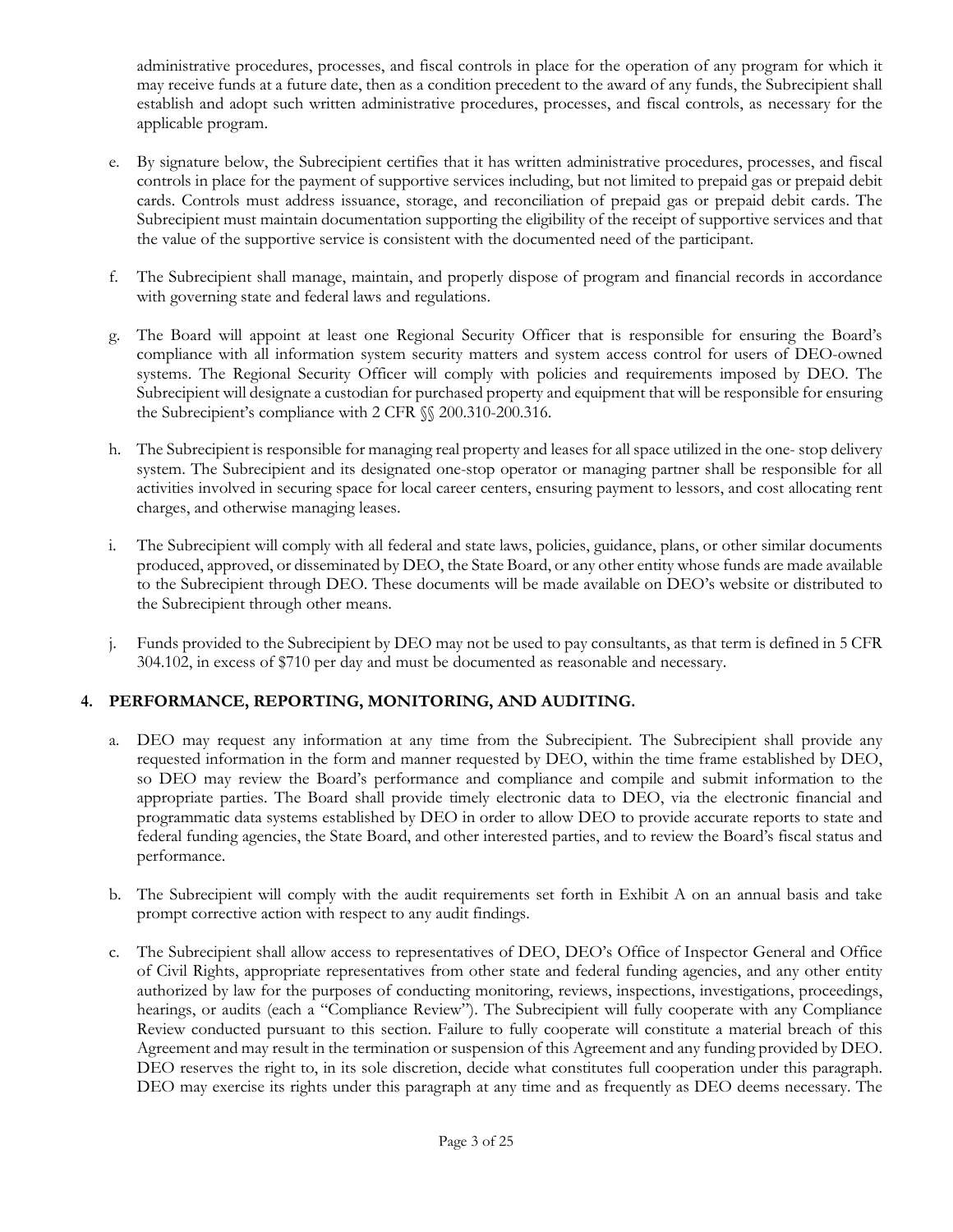Subrecipient will reimburse DEO for all reasonable costs incurred by DEO for any activity conducted pursuant to this section that results in the suspension or termination of this Agreement. The Subrecipient will not be responsible for costs incurred from activities conducted under this section that do not result in the suspension or termination of this Agreement. Nothing in paragraph (b) of this section, or Exhibit A, is intended to limit the terms of this paragraph (c).

- d. Annually, the subrecipient shall submit the following information electronically to FMA[-](mailto:RWB@deo.myflorida.com)[RWB@deo.myflorida.com](mailto:RWB@deo.myflorida.com) or uploaded to SharePoint by the deadlines prescribed below:
	- Completed Salary Cap by April 1;
	- Annual detailed budget of revenues and expenditures by funding source by October 1; and
	- Completed Internal Control Questionnaire signed by Board Chair and Executive Director by September 30 or within 30 calendar days after the Internal Control Questionnaire is provided to the Subrecipient, whichever is later.
- e. The State Board and DEO have established special guidelines concerning audit quality as guidance for the Board. For the procurement of the audit services, the Board must procure these services in accordance with Florida Statutes. As part of these guidelines, the Board is also required to communicate to their independent auditors (auditor) the following procedures that must be performed:
	- i. It is essential that the auditor test the Board's reconciliation of its financial records to the Subrecipient Enterprise Resource Application (SERA) maintained by DEO. The auditor should include a note to the financial statements confirming whether such a reconciliation was performed by the Board in a satisfactory manner.
	- ii. Auditors are required under federal audit guidelines to test compliance with federal cash management requirements and to report any material problems. However, the State Board and DEO have established state level guidance for cash management that should also be tested. The auditor should review the key guidelines contained in the SERA Manual produced by DEO concerning cash management, especially the criteria for Allowable Cash on Hand, and conduct the appropriate tests of compliance.
	- iii. It is required that auditors always prepare and submit a management letter for those findings and observations not included in the audit report, as opposed to providing only a verbal briefing. The Board must prepare a written statement of explanation or rebuttal, including corrective actions to be taken, concerning the deficiencies cited in the management letter. NOTE: If a management letter is not present, this should be stated in the schedule of findings and questioned costs.
	- iv. All funds overseen, managed, or administered by the Board must be included in the scope of the audit and within the audited financial statements. This includes funds that are provided to any auxiliary entity over which the Board or Board's leadership exercises any controlling influence, such as a foundation or an association. For purposes of this guidance document, all foundations, associations, or other similar entities are considered to be affiliated organizations and, in some instances, may need to be classified as a component unit.
	- v. For any affiliated organization, at a minimum the audit report should disclose the entity's mission or purpose; any and all controlling members; summarized financial data including total assets, liabilities, net assets, revenues, expenditures; sources of all revenues; the entity's relationship to the Board's activities; and a statement that the activities of the entity comply with Federal Regulations and Florida Statues, as applicable. The auditor may need to provide other disclosures and presentations (such as consolidated financial statement) as appropriate after giving proper consideration of applicable accounting standards pronouncements regarding reporting of related entities.
	- vi. The auditor should state in the Report on Compliance and Internal Control over Compliance Applicable to Each Major Federal Awards Program that the audit was conducted in accordance with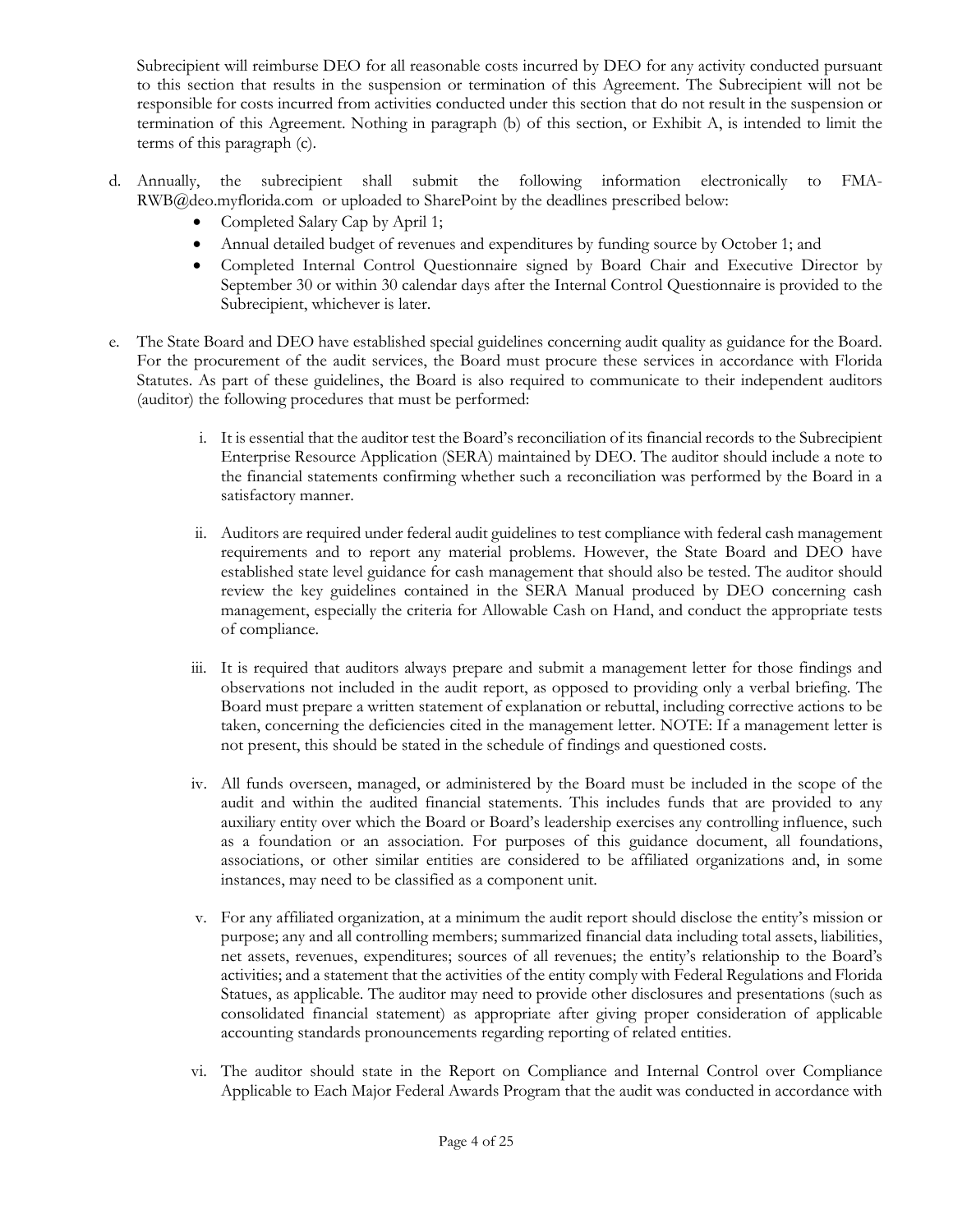the special audit guidance provided by the DEO.

- vii. The Board must limit the audit services to no more than five years and then must follow Florida Statutes and its own policies to competitively re-procure these services. The previous audit firm may be awarded the new contract for audit services through the competitive procurement if the lead partner of the audit firm had not been engaged as the lead partner with the Board for any of the previous five years.
- f. DEO will meet at least annually with the CLEO and the Board to review the Board's performance and compliance and will notify the Board's Chief Executive Officer and CLEO in writing of any findings, deficiencies, recommendations, or other areas of concern. The Board's failure to meet its negotiated level of performance or its failure to comply with state and federal laws, regulations, standards or the terms of agreements between the Board and DEO may constitute grounds for corrective measures, sanctions and remedies, consistent with WIOA and any policies of DEO or the State Board. DEO may require corrective measures be taken in accordance with a Performance Improvement Plan, or other appropriate action, developed by DEO. The Board's failure to comply with the terms of any Performance Improvement Plan or other appropriate action will constitute a material breach of this Agreement, may result in the suspension or termination of this Agreement, the reduction or withholding of funding provided under this Agreement, or any other sanction or remedy available to DEO by law.
- **5. THE BOARD'S ONE-STOP DELIVERY SYSTEM.** The Board shall operate at least one physical comprehensive career center with access to partner programs, services, and activities in accordance with 20 CFR 678.300(c) and 678.305. The Board shall designate a one-stop operator in accordance with 20 CFR 678.605-678.625, Section 445.009, F.S., and applicable policies, including the following one-stop delivery system requirements:
	- a. Each partner program in the Board's career centers will contribute to infrastructure costs at a rate negotiated and agreed upon by the Parties, or pursuant to a policy established by the Governor. The following infrastructure elements, set forth specifically in 20 CFR 678.755, must be incorporated into the period of time in which the infrastructure funding agreement is effective. This may be a different time period than the duration of the MOU.
	- b. Identification of an infrastructure and shared services budget that will be periodically reconciled against actual costs incurred and adjusted accordingly to ensure that it reflects a cost allocation methodology that demonstrates how infrastructure costs are charged to each partner in proportion to its use of the career center and relative benefit received, and that complies with 2 CFR part 200 (or any corresponding similar regulation or ruling).
	- c. Identification of all career center partners, chief local elected officials, and Board participating in the infrastructure funding arrangement.
	- d. Steps the Board, chief local elected officials, and career center partners used to reach consensus or an assurance that the local area followed the guidance for the State funding process.
	- e. Description of the process to be used among partners to resolve issues during the MOU duration period when consensus cannot be reached.
	- f. Description of the periodic modification and review process to ensure equitable benefit among one- stop partners.
	- g. The Board shall incorporate infrastructure funding provisions in each memorandum of understanding with its one-stop partners. Remedies for nonperformance must also be included.

## **6. SERVICES DELIVERED BY DEO STAFF WITHIN THE BOARD'S ONE-STOP DELIVERY SYSTEM.**

a. Certain workforce program services will be performed by DEO staff assigned to work under the functional supervision and direction of the Board. These services include WP services, TAA services, services to veterans, services to migrant and seasonal farmworkers, and other workforce services as agreed upon by the Parties. The provision of these services will be consistent with applicable federal and state law, rules, regulations, policies, and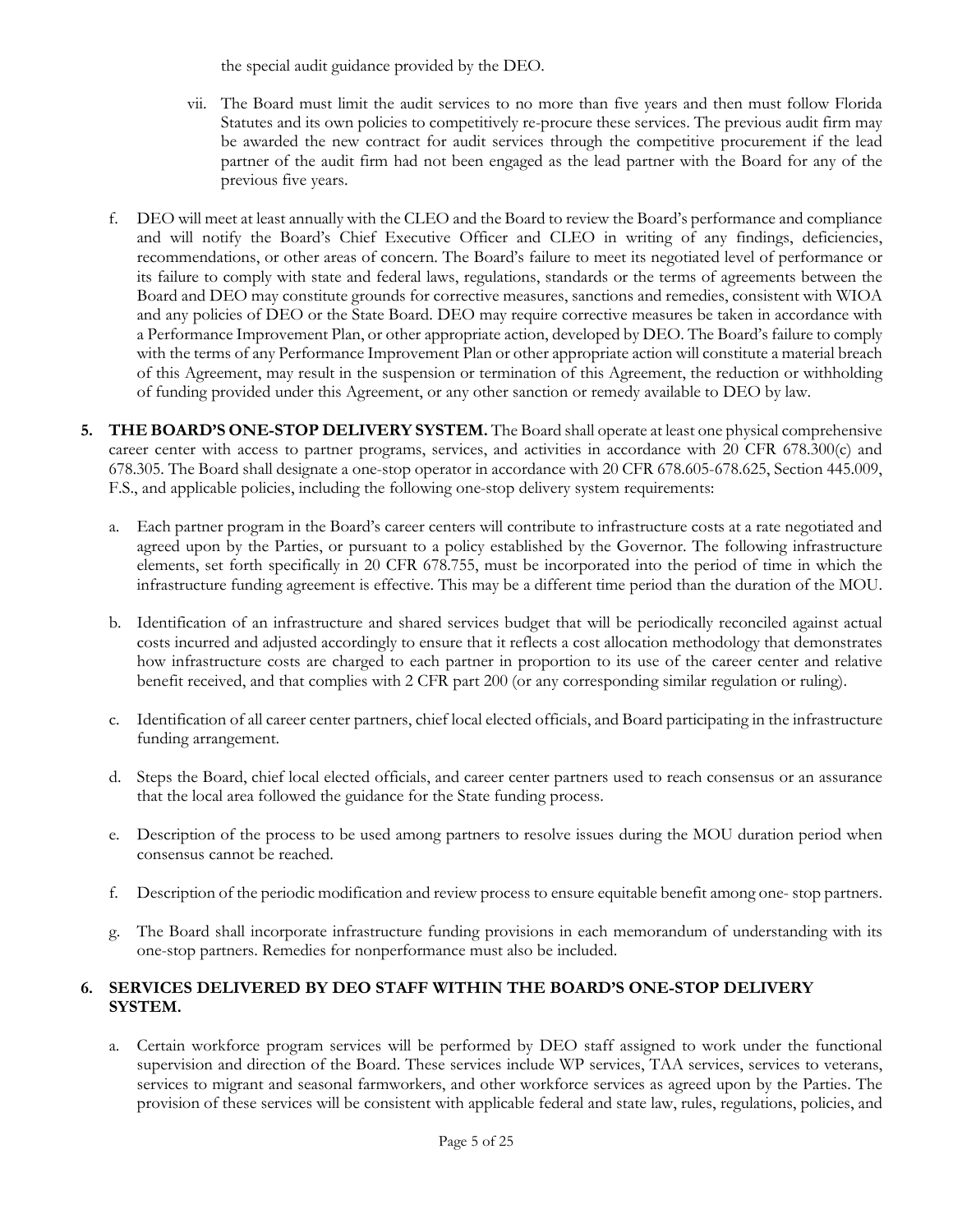guidance, and State Board policies. The Board will refer any question or conflict regarding management of DEO staff to DEO for resolution.

- b. The Parties shall maintain a staffing structure chart describing each career center site location, the designated onestop operator or managing partner at the site location, all DEO staff placed at the site location, and the position classification and program assignment for each DEO staff member working at the site location. The Board must provide a copy of the staffing structure in an organizational chart to DEO Human Resources annually by July 1 or within 30 days upon changes to the organizational structure related to DEO staff members. All necessary changes to the staffing structure chart will be made by the Parties in a timely fashion.
- c. The Board will provide DEO information and recommendations regarding the performance of DEO staff assigned to the Board pursuant to a procedure developed and implemented by the Parties. The Board shall exercise due care with respect to its submission of information concerning the performance of DEO staff. DEO will act on the information provided by the Board, but the ultimate decision for any personnel action remains with DEO.
- d. DEO staff assigned to the Board are subject to all statutes and rules applicable to State Personnel System employees and all DEO policies - including DEO's travel, leave, and time distribution policies. DEO staff assigned to the Board will be required to obtain their local manager's approval prior to taking leave.
- The Board shall consult with DEO with regard to any issues that may affect, or be in conflict with, the terms or conditions of the collective bargaining agreement for any DEO staff holding positions covered by a collective bargaining agreement. DEO will provide guidance to the Board upon request for the purpose of ensuring compliance with terms of any applicable collective bargaining agreement.
- f. DEO retains ultimate decision-making authority with respect to wages, salary, benefits, hiring, firing, discipline, and promotion of DEO staff.
- g. The Board will appoint a local personnel liaison for the purpose of coordinating personnel related activities for DEO staff. The personnel liaison must be a DEO staff member. The Board will provide the name and contact information of the designated personnel liaison to the DEO Human Resource Office upon designation of this staff member and thereafter annually or upon changes in the designated staff member.
- h. The Board shall jointly plan with DEO for the use of resources available to each partner to ensure a coordinated and efficient approach to the delivery of customer services. The Board will provide the services outlined in section 445.009, Florida Statutes. The Board will also provide basic and individualized career services pursuant to section  $134(c)(2)$  of WIOA, access to training services pursuant to section  $134(c)(3)(D)$  of WIOA, access to programs and activities carried out by the Board's partners listed in 20 CFR 678.400 through 678.410, including the Employment Service program authorized under WP, as amended by WIOA Title III, services to employers as outlined in 20 CFR 680.140(b)(2), and workforce and labor market information. For clarification purposes, "basic career services" are referred to as "core services" in section 445.009(6)(a)(c), Florida Statutes, and "individualized career services" are referred to as "intensive services" in section 445.009(7), Florida Statutes.
- i. The Board will develop methods for referring individuals between its one-stop operator(s) and its partners for appropriate services and activities.

# **7. OPEN GOVERNMENT AND CONFIDENTIALITY.**

a. The Board is subject to Chapters 119 and 286 of the Florida Statutes. The Board is responsible for responding to public records requests and subpoenas. The Board is responsible for ensuring that its staff and agents have a working knowledge of Chapter 119, Florida Statutes. The Board agrees to appoint a public records coordinator for the purpose of ensuring that all public records matters are handled appropriately.

# **b. IF THE BOARD HAS QUESTIONS REGARDING THE APPLICATION OF CHAPTER 119, FLORIDA STATUTES, TO THE BOARD'S DUTY TO**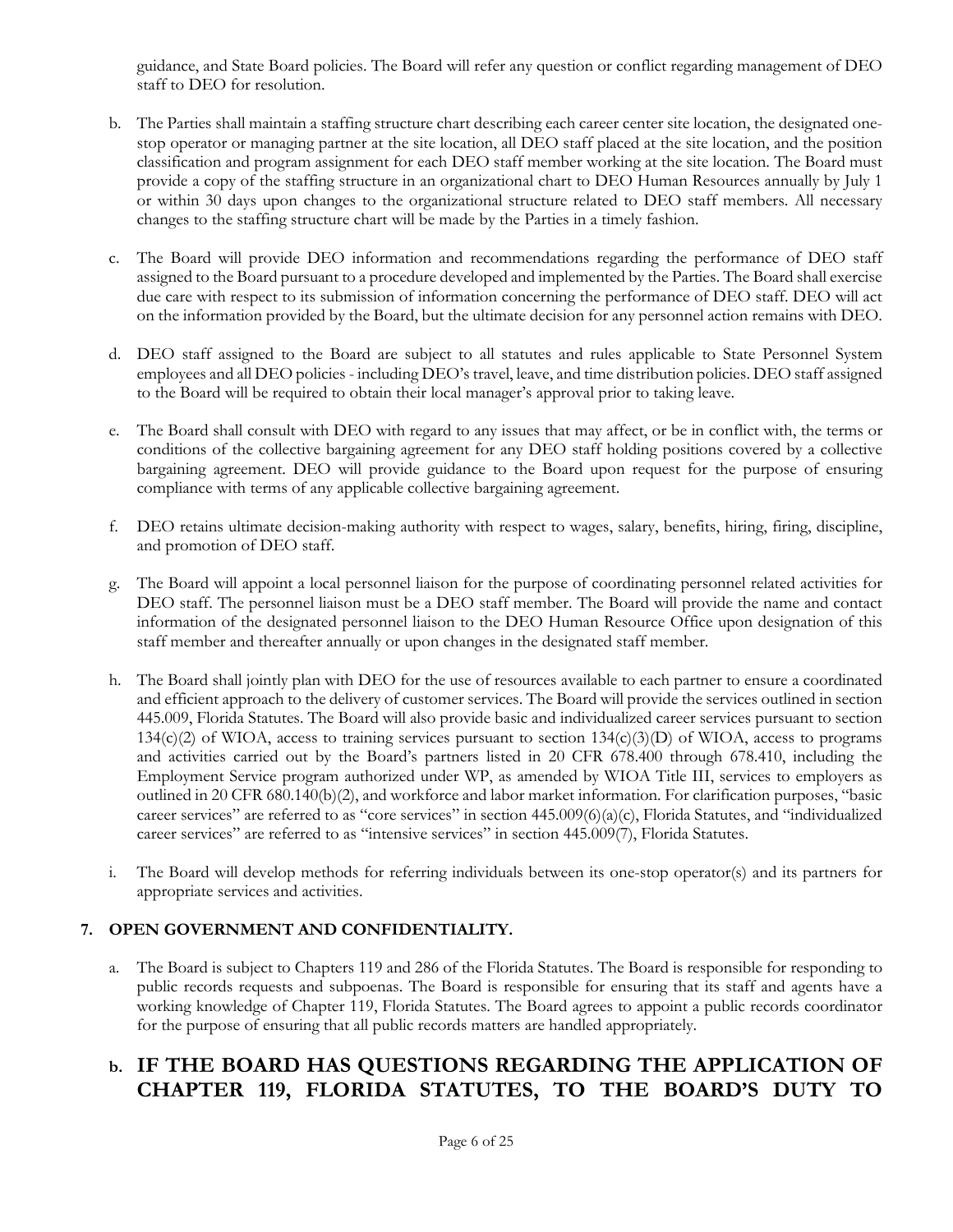**PROVIDE PUBLIC RECORDS RELATING TO THIS AGREEMENT, CONTACT DEO'S CUSTODIAN OF PUBLIC RECORDS by telephone at 850-245- 7140, via e-mail at [PRRequest@deo.myflorida.com,](mailto:PRRequest@deo.myflorida.com) or by mail at Department of Economic Opportunity, Public Records Coordinator, 107 East Madison Street, Caldwell Building, Tallahassee, Florida 32399- 4128.**

- c. The Board will have access to varying types of confidential information as a result of its performance under this Agreement. The Board will protect the confidentiality of any information to which it has access in accordance with applicable law. The Board will obtain guidance from DEO with respect to confidentiality matters. DEO will facilitate the Board's requests for guidance from other state agencies.
- d. Staff of the Board, its agents, contractors, subcontractors and any other entity performing services on behalf of the Board granted access to workforce information systems, including systems containing confidential information, must complete Exhibit B to this Agreement, "Individual Non-Disclosure and Confidentiality Certification Form," prior to accessing said workforce information systems. A copy of each completed form must be retained by the Board and made available to DEO upon request.
- e. Board requests for DEO data must come from Board executive staff to DEO. DEO will not accept data requests from the Board's contractors. DEO will only grant access to DEO-owned systems to staff of the Board, its agents, contractors, subcontractors and entities performing services on behalf of the Board.
- f. DEO may provide the Board access to RA information on an ongoing basis as a result of the Board's use of shared information systems and the provision of integrated services. Access to such information will typically be at no cost (any cost imposed by DEO will be reflected in a separate agreement between the Parties). Certain RA information is made confidential by section 443.1715, Florida Statutes, and 20 CFR 603.9(b)(1) requires the Board to agree to the following terms as a condition of accessing this information. DEO will immediately suspend or cease providing the Board access to RA information if DEO determines the Board is not in compliance with section 443.1715, Florida Statutes, 20 CFR 603, and the conditions set forth below. DEO may, in its sole discretion, provide access once DEO is satisfied that the Board has cured the deficiency. The Board shall:
	- i. use the information it receives only for purposes authorized by law and consistent with this Agreement;
	- ii. store the information, whether physically or electronically, in such a manner that is secure from unauthorized access;
	- iii. ensure the information is only accessible by authorized individuals that have an actual need to access the information for a legitimate and lawful purpose;
	- iv. ensure that any entity to which the Board further discloses the information complies with these terms;
	- v. not store the information on any portable storage media device (e.g., laptops, external hard drives, thumb drives, iPads, tablets, or smartphones, etc.);
	- vi. to the extent practicable, and considering the arrangement in place under this Agreement (shared information systems), destroy the information after the purpose for which it is disclosed is accomplished in accordance with 20 CFR 603.9(b)(1)(vi). However, the Board may not seek to delete information from DEO's information systems;
	- vii. to the extent practicable, and considering the arrangement in place under this Agreement, maintain a system sufficient to allow DEO to conduct an audit of transactions concerning the information;
	- viii. ensure all individuals obtaining access to the information are aware of the penalties established by section 443.1715, Florida Statutes, and acknowledges that all individuals have been so instructed through the execution of this Agreement; and
	- ix. allow DEO or its representatives access to conduct onsite inspections to ensure the Board's compliance with section 443.1715, Florida Statutes.
- g. The Board will immediately notify DEO of any breach of security, as defined by section 501.171, Florida Statutes, occurring in any operation under its control. If the breach of security concerns data belonging to DEO, DEO reserves to right to determine whether the provisions of section 501.171, Florida Statutes, apply. DEO will determine if notifications are necessary and, if so, the procedure for making, and the content included in, those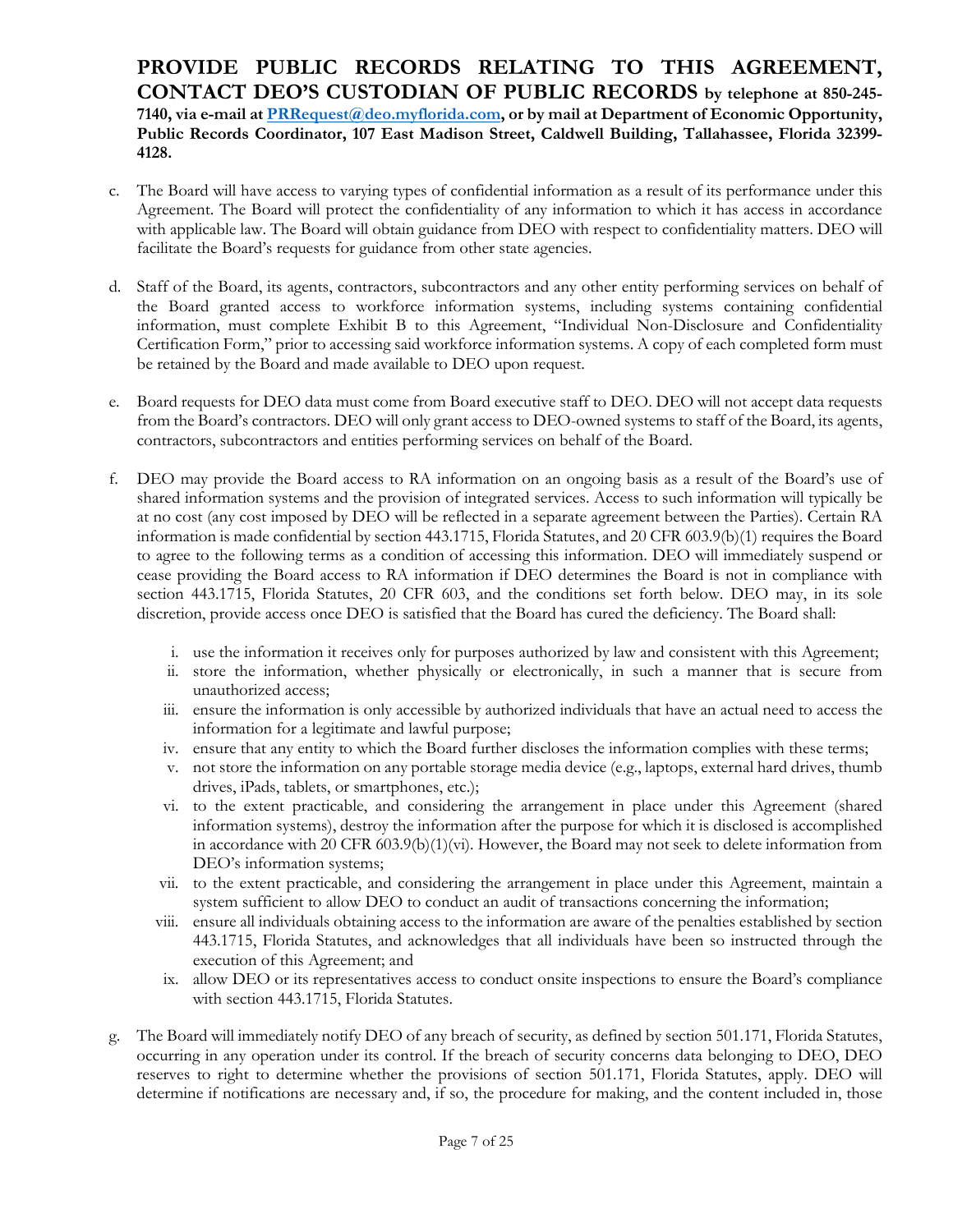notifications. The Board will provide the notifications if deemed necessary by DEO and will not provide said notifications without prior approval from DEO. DEO will not unreasonably withhold approval to send notifications and will make all decisions regarding said notifications as quickly as possible and consistent with the timelines in section 501.171, Florida Statutes. The Board is responsible for all fees and costs incurred due to a breach of security occurring in an operation, program, or physical setting under the Board's control, including, but not limited to, the cost of sending breach notifications.

## **8. BACKGROUND SCREENINGS.**

- a. Level 1 Screenings.
	- i. The Board will require and obtain a Level 1 background screening as a condition of employment or contract award for all Board, career center staff, contractors, and subcontractors. Additionally, the Board will require and obtain a Level 1 background screening for all individuals performing financial management activities. The Level 1 background screening must be conducted prior to employment or, for contract awards, prior to contractor's employees beginning work. The Level 1 background screening must be conducted at least every five years of consecutive employment, and upon re-employment in all circumstances (including assignment to a new or different contract for Board contractors). The Board will develop a policy for implementing background screenings.
	- ii. The Level 1 background screenings are further explained in section 435.03, Florida Statutes. The Board will contract with an FDLE-approved provider to perform the Level 1 background screenings. The Board is responsible for all costs associated with obtaining the Level 1 background screening described in this section.
	- iii. The Board will maintain its background screening material in a locked file cabinet or other secure location and store the material separately from any official employee personnel file. The Board will protect the confidentiality of the screening materials as required by law or contract.
	- iv. The Board is responsible for maintaining a current list of all individuals for whom it has obtained a Level 1 background screening. The list must include, but need not be limited to, the name of the individual, the last four digits of the individual's social security number, the date the screening was completed, the date the results of the screening were reviewed, and the individual responsible for reviewing and approving the employment or access granted to the individual that was the subject of the screening.

# **9. LOCAL PLAN AND ASSURANCES.**

- a. The Board must submit and receive approval of local plans which outline the Board's delivery and administration of all workforce services delivered within its LWDA. The plan must identify and describe the policies, procedures, and local activities that are carried out in the LWDA consistent with the state plan and must contain all content required by DEO. Further, the plan must describe the Board's methods for ensuring the needs of workers and youth, and individuals with barriers to employment, including individuals with disabilities, are addressed in the provision of necessary and appropriate access to services, including access to technology and materials, made available through the one-stop delivery system. The Board will continue to develop and update its local plan in accordance with applicable provisions of law and as directed by DEO or the State Board.
- b. E-Verify is an Internet-based system that allows an employer, using information reported on an employee's Form I-9, Employment Eligibility Verification, to determine the eligibility of all new employees hired to work in the United States. There is no charge to employers to use E-Verify. The Department of Homeland Security's E-Verify system can be found at: https://www.e-verify.gov/.
- c. In accordance with 448.095, F.S., the State of Florida expressly requires the following:
	- i. Every public employer, contractor, and subcontractor shall register with and use the E-Verify system to verify the work authorization status of all newly hired employees. A public employer, contractor, or subcontractor may not enter into a contract unless each party to the contract registers with and uses the E-Verify system.
	- ii. A private employer shall, after making an offer of employment which has been accepted by a person, verify such person's employment eligibility. A private employer is not required to verify the employment eligibility of a continuing employee hired before January 1, 2021. However, if a person is a contract employee retained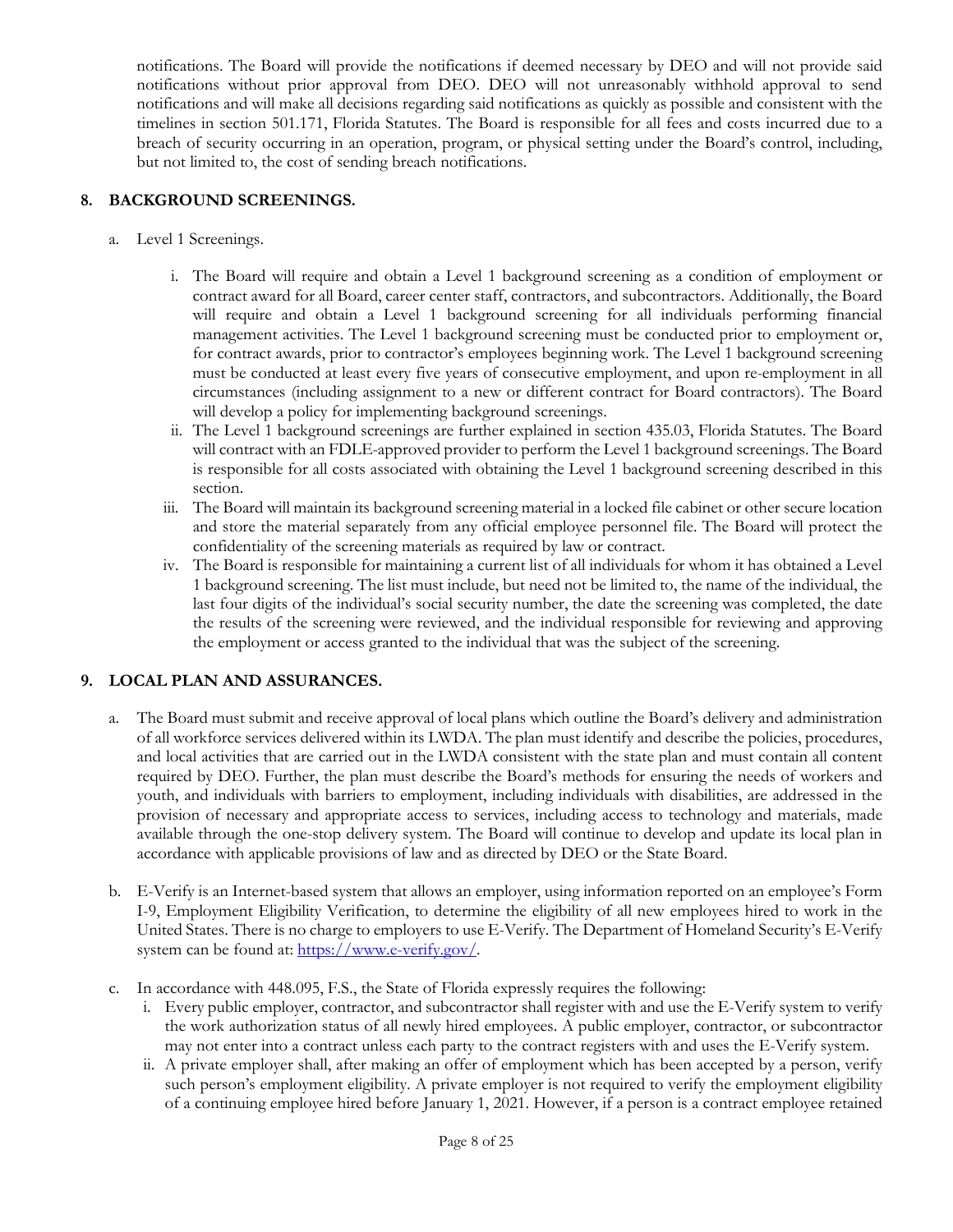by a private employer, the private employer must verify the employee's employment eligibility upon the renewal or extension of his or her contract.

d. If an entity does not have an E-Verify MOU in effect, the entity shall enroll in the E-Verify system prior to hiring any new employee or retaining any contract employee after the effective date of this Agreement.

### **10. PROCUREMENT.**

- a. If the Board enters into a contract in the amount of \$1,000,000 or more, in accordance with the requirements of section 287.135, Florida Statutes, the Board will obtain a certification that the contractor is not listed on the Scrutinized Companies that Boycott Israel List or is engaged in a boycott of Israel, the Scrutinized Companies with Activities in Sudan List, the Scrutinized Companies with Activities in the Iran Petroleum Energy Sector List, engaged in business operations in Cuba or Syria, or meets the conditions for exemption as provided in section 287.135(4), Florida Statutes. These lists are created pursuant to sections 215.4725 and 215.473, Florida Statutes. The Board certifies that it is in compliance with this provision. Upon request, DEO will provide a form the Board may utilize in connection with any procurement for the purposes of ensuring compliance with this paragraph. If federal law ceases to authorize the states to adopt and enforce the contracting prohibition described in this paragraph, this paragraph will be null and void.
- b. If the Board is affiliated with a local government entity, it will ensure compliance with section  $287.133(2)(a)$ , Florida Statutes. Any person or affiliate, as defined by that section of the Florida Statutes, placed on the convicted vendor list following a conviction for a public entity crime may not submit a response to any solicitation for the provision of goods or services to the Board. The Board will not accept any solicitation response from such an entity and will not award a contract in excess of \$35,000 for a period of 36 months from the date an entity is placed on the convicted vendor list. Upon request, DEO will provide an attestation form the Board may utilize in connection with any procurement for the purposes of ensuring compliance with this paragraph.
- c. The Board will not accept responses to procurement solicitations from, or award a contract to, any entity that appears on the discriminatory vendor list described in section 287.134, Florida Statutes. DEO recommends the Board include a clause in all procurement solicitations and contracts that the respondent or contractor is not on the state's discriminatory vendor list.
- d. DEO encourages the Board to seek goods and services through the Prison Rehabilitative Industries and Diversified Enterprises, Inc. (PRIDE), and from RESPECT of Florida (products and services produced by individuals with disabilities).
- e. The Board will obtain prior written approval from DEO prior to purchasing any information technology resource or conducting any activity that will, in any way, access DEO data and DEO-owned systems. To ensure statewide efficiency of funding, prior approval from DEO must also be obtained prior to requesting any changes or enhancements to Employ Florida.
- f. The Board shall comply with the procurement standards in 2 CFR 200.318 200.326 when procuring property and services under this Agreement. The Board shall impose its obligations under this Agreement on its contractors, specifically or by reference, so that such obligations will be binding upon each of its contractors. The Board shall maintain oversight of all activities under this Agreement and shall ensure that for any procured contract or agreement, its contractors perform according to the terms and conditions of the procured contracts or agreements, and the terms and conditions of this Agreement.
- g. Funds expended for events must be compliant with 2 CFR 200.421, and DEO's Guidance on Use of Funds for the Purchase of Outreach/Informational Items (FG-OGM-84). Documentation must be retained to support the cost of the funds expended and must demonstrate that the costs are reasonable and necessary to connect individuals to employment and training services.

### **11. COMPENSATION AND TRAVEL.**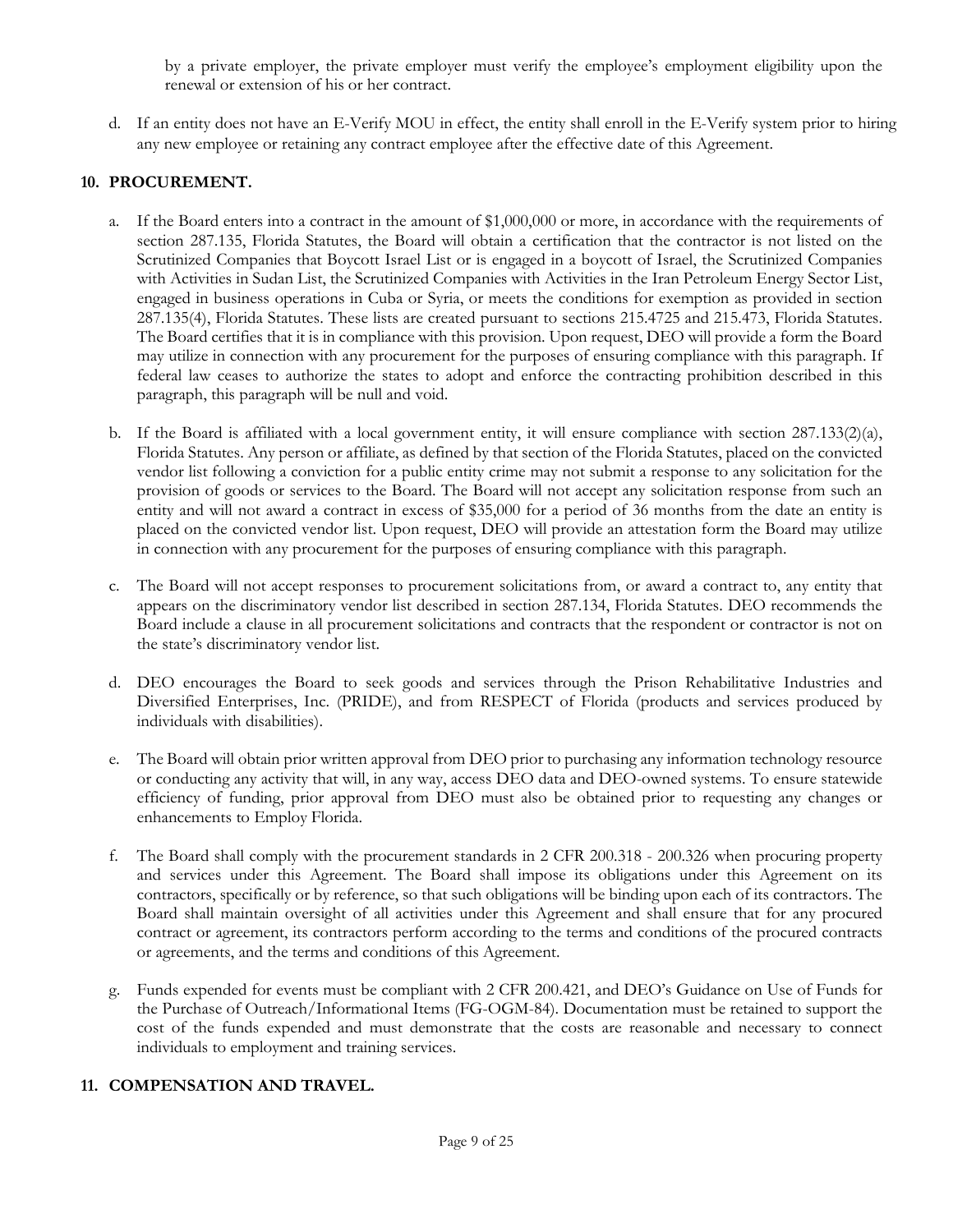- a. Funds provided by DEO may not be used to fund the salary, bonus, or incentive of any employee in excess of Federal Executive Level II, regardless of the funding source.
- b. No changes to compensation for executive staff of the Board are allowed without documented Board approval and must be in alignment with local policies and procedures. The Board shall ensure that all bonuses, pay raises, and benefits are reasonable and necessary for the successful performance of the award and are a prudent use of federal funds.
- c. The Board shall comply with section 445.007(10), Florida Statutes, and the following per diem and travel expense provisions, consistent with section 112.061, Florida Statutes:
	- i. Board members may receive reimbursement for per diem and travel expenses pursuant to section 112.061, Florida Statutes.
	- ii. Lodging expenses for an employee of the Board may not exceed the daily limit for that of employees of the State of Florida, excluding taxes and fees, unless the Board is participating in a negotiated group rate discount or the Board obtains and maintains documentation of at least three comparable alternatives demonstrating that such lodging at the required rate is not available. However, an employee of the Board may expend his or her own funds for any lodging expenses over the limit for employees of the State of Florida.
	- iii. The Board shall ensure that travel and expense reimbursements made to vendors and subrecipients are in accordance with the Board's travel and expense policy. The Board's travel and expense policy must ensure that vendor reimbursements are made at the lowest possible cost necessary to ensure a reasonable level of service, comfort, and security.

# **12. BOARD GOVERNANCE, RESPONSIBILITIES, AND TRANSPARENCY.**

- a. The Board shall ensure that the local area designation complies with the requirements outlined in the federal law (WIOA) and applicable state policy.
- b. The following information must be posted on the Board's website in a manner easily accessed by the public:
	- i. Notice of all Board meetings at least seven days before the meeting is to occur. Notice of special board meetings must be posted at least 72 hours before the meeting is to occur.
	- ii. Current employee positions and salary information for each position (including performance bonuses).
	- iii. A plain language version of any contract that is estimated to exceed \$35,000 with a private entity, municipality, city, town, or vendor of services, supplies, or programs, including marketing, or for the purchase or lease or use of lands, facilities, or properties for the five most recent years.
	- iv. A list of all current board members, company or entity that the Board member is employed by or owns, and their terms of service.
	- v. Interlocal agreement(s), as applicable
	- vi. Single Audit for the two most recent years.
	- vii. Board meeting and committee minutes within 15 days of Board approval with two most recent years of board meeting minutes posted on the website.
	- viii. Tax return for the two most recent years.
	- ix. All active agreements with another board that delegates partial or complete responsibility for any duties the Board is expected, required, or mandated to perform under this Agreement or WIOA, even if the cost is not expected to exceed \$35,000.
- c. The Board shall comply with the requirements of 2 CFR 25 Universal Identifier and System for Award Management (SAM). The Subrecipient must have an active registration in SAM in accordance with 2 CFR part 25, appendix A, and must have a Data Universal Numbering System number. The Subrecipient must also comply with provisions of the Federal Funding Accountability and Transparency Act, which includes requirements on executive compensation and 2 CFR 170 Reporting Subaward and Executive Compensation Information.
- d. In compliance with sections 39.201 and 415.1034, Florida Statutes, if the Board, its agents, employees, contractors,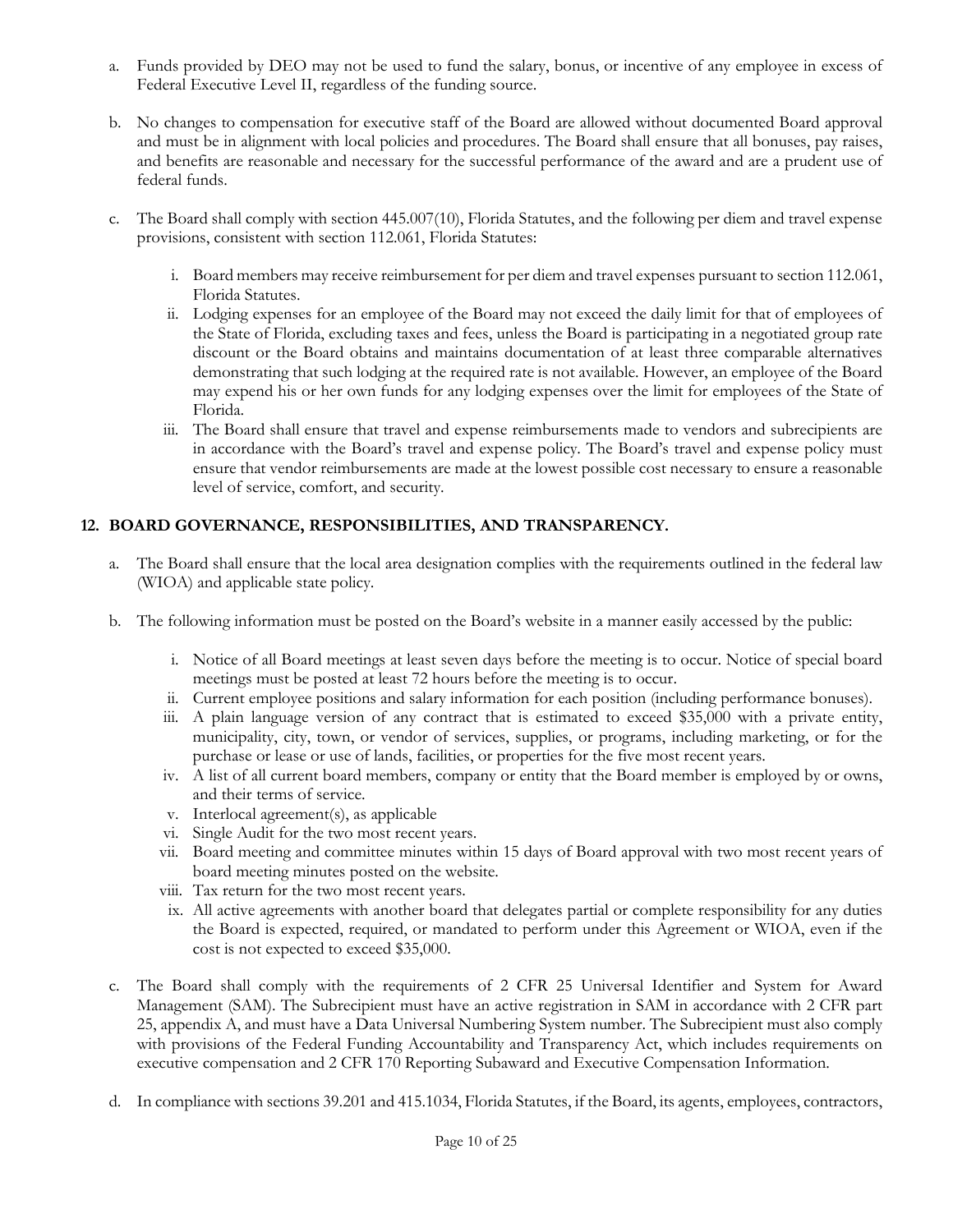subcontractors or any other entity performing the services on behalf of the Board, knows or has reasonable cause to suspect that a child, aged person, or disabled adult is or has been abused, neglected, or exploited, the Board agrees to immediately report such knowledge or suspicion to the Florida Abuse Hotline by calling 1-800 96ABUSE, or via the web reporting option at [http://www.dcf.state.fl.us/abuse/report, o](http://www.dcf.state.fl.us/abuse/report,)r via fax at 1-800-914-0004.

- e. Consistent with 2 CFR 200.113, the Board must, within one business day of discovery, disclose any violation of federal criminal law involving fraud, bribery, or gratuity violations potentially affecting the federal award. Additionally, the Board shall disclose any other on-going civil or criminal litigation, investigation, arbitration, or administrative proceeding upon execution of this Agreement. For purposes of this paragraph, "discovery" means when the Board has knowledge of or should reasonably know that there has been a violation of federal criminal law involving fraud, bribery, or gratuity violations potentially affecting the federal award.
- f. For all funds provided by DEO, when issuing statements, press releases, requests for proposals, bid solicitations and other documents describing projects or programs funded in whole or in part with federal money, the Subrecipient shall clearly state (i) the percentage of the total costs of the program or project which will be financed with federal money; (ii) the dollar amount of federal funds for the project or program; and (iii) the percentage and dollar amount of the total costs of the project or program that will be financed by non-governmental sources. Consolidated Appropriations Act of 2018, Pub. L. No. 115-141, 132 Stat. 348, div. H, Title V, Sec. 505 (Mar. 23, 2018).
- g. In compliance with section 286.25, Florida Statutes, the Board will ensure any nongovernmental organization which sponsors a program financed, in whole or in part, with funds provided under this Agreement will, in publicizing, advertising, or describing the sponsorship of the program, state: "Sponsored by (entities name) and the State of Florida, Department of Economic Opportunity." If the sponsorship reference is in written form, the words "State of Florida, Department of Economic Opportunity" will appear in the same size letters or type as the name of the entity.

# **13. ETHICS.**

- a. The Board shall adopt an employee ethics code modeled after the provisions of Chapter 112, Florida Statutes, and shall name a Chief Ethics Officer. The Officer shall be responsible for the periodic training of Board staff and for maintaining the Ethics Code and for, which addresses:
	- i. The acceptance of gifts;
	- ii. Self-dealing;
	- iii. A prohibition on unauthorized compensation;
	- iv. Conflicting employment or contractual relationships;
	- v. Appropriate disclosure and use of information; and
	- vi. Nepotism.
- b. The Board will adopt and abide by a conflict of interest policy that ensures compliance with state and federal law and applicable State Board and DEO policies. The Board will make reasonable modifications to the policy if requested by DEO. The Board must ensure that adequate firewalls are in place to prevent actual or perceived conflicts of interest, poor internal controls, or the appearance of impropriety.
- c. The Board must ensure grievance procedures and Equal Opportunity representation, consistent with 20 CFR 683.285, is available and made known to staff, participants, and other interested parties in the local workforce development system. The Board must also adopt a whistle blower policy that facilitates the reporting of violations of policy or law without fear of retaliation.
- d. The Board will comply with sections 11.062 and 216.347, Florida Statutes. The Board will not, in connection with this or any other agreement with the state, directly or indirectly: (1) offer, confer, or agree to confer any pecuniary benefit on anyone as consideration for any state officer or employee's decision, opinion, recommendation, vote, or other exercise of discretion, or violation of a known legal duty; or (2) offer, give, or agree to give to anyone any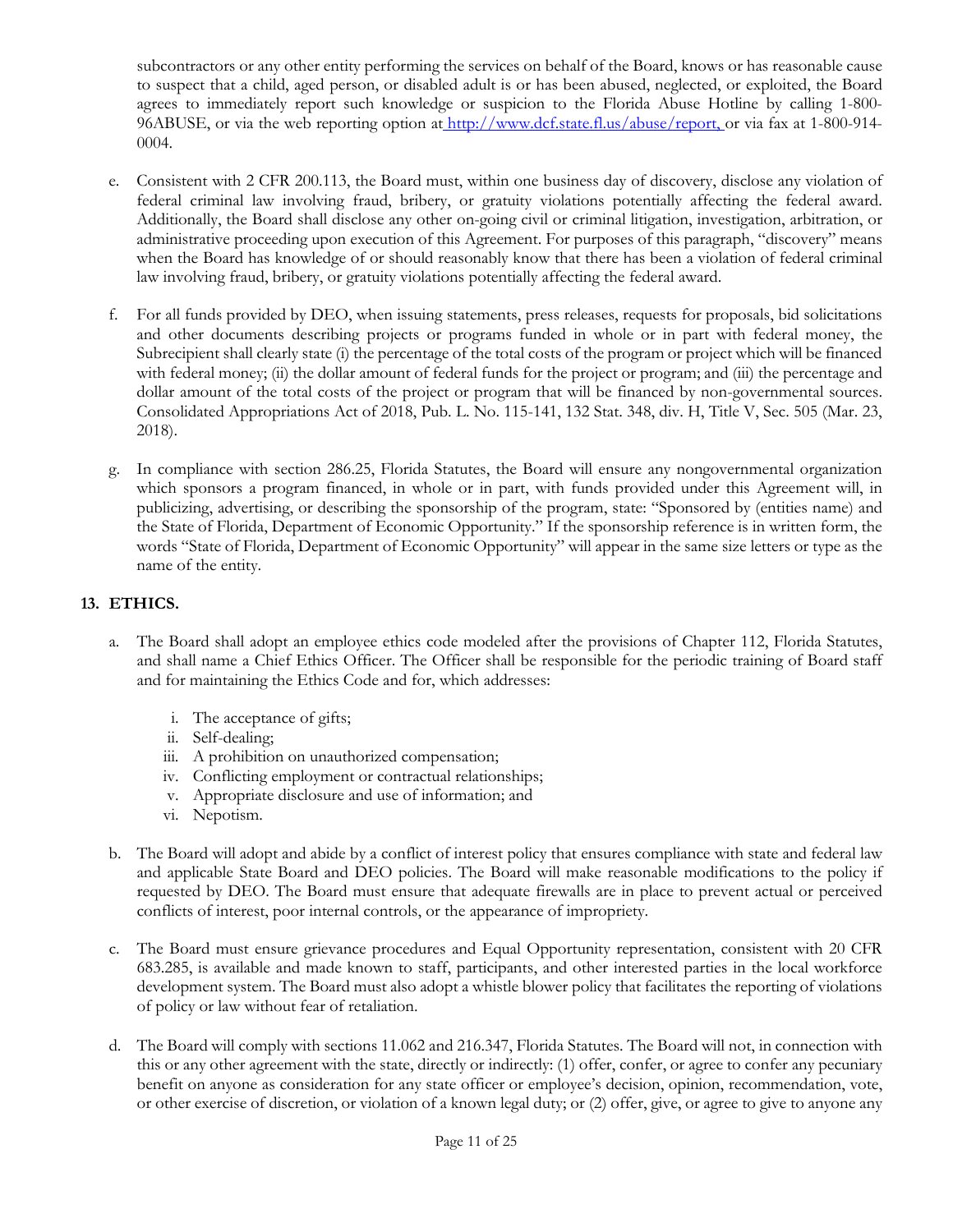gratuity for the benefit of, or at the direction or request of, any state officer or employee. For purposes of this paragraph, "gratuity" means any payment of more than a nominal monetary value in the form of cash, travel, entertainment, gifts, meals, lodging, loans, subscriptions, advances, deposits of money, services, employment, or contracts of any kind. DEO encourages the Board to contact the Florida Commission on Ethics for any questions regarding its compliance with this paragraph.

e. Prohibition on Lobbying. The Subrecipient shall not, directly or indirectly, expend either state or federal funds either (i) for the purpose of lobbying any branch, unit, or instrumentality of the state or federal governments, or (ii) for any otherwise allowable purpose which could result in unauthorized lobbying.

# **14. LOCAL BOARD COMPOSITION, BOARD MEMBER SELECTION AND TRAINING.**

- a. The Board must ensure that the local workforce board composition is compliant with all federal and state laws, polices, procedures, and rules.
- b. The Board, in consultation with the CLEO, must develop and implement clear processes and procedures for recruiting, vetting, and nominating Board members and documenting their qualifications in alignment with the requirements of WIOA, and compliant with all federal and state laws, polices, procedures, and rules.
- c. The Board shall prohibit any Board staff from serving as members of a committee or subcommittee of the Board.
- d. The Board shall ensure Board members complete mandatory Board orientation and training. The Board shall take all reasonable steps necessary to encourage attendance by the CLEO at Board orientation and training. The Board shall retain and provide to DEO upon request the dates of training and sign-in sheets (or other evidence of attendance) of training participants.
- **15. RELATED PARTIES.** The purpose of this section is to help DEO ensure transparency and accountability, to prevent impropriety or the appearance of impropriety in public business, and to limit the possibility of the improper expenditure of state or federal funds.
	- a. Related Parties. For purposes of this Agreement, "Related Party" includes any: Board member; Board employee or staff; relative of any Board member or employee or staff; any organization represented by or employing a Board member or employee or staff; any organization, the board of directors of which a Board member or employee or staff holds a board position; or any vendor with which a Board member has a relationship.
	- b. Related Party Contract. For purposes of this Agreement, "Related Party Contract" means any relationship, transaction, or expenditure, contractual in nature, which results in or could result in an expenditure of state or federal funds by the Board with a Related Party. The term "Related Party Contract" does not include retail purchases made in the ordinary course of business or payments for utility services.
	- c. Related Parties Compliance. The Board shall comply with section 445.007(11), Florida Statutes. The Board and its employees must annually disclose to DEO's financial monitors any conflicts of interest that may arise during the upcoming year or that did arise in the current year and was not previously disclosed.
		- i. Prior to entering into any Related Party Contract with any Related Party, the proposed Related Party Contract must be brought before the Board for consideration and approval. The Board shall ensure that: the Board member with the conflict abstains from any vote regarding the Related Party Contract.
		- ii. If the disclosure was not made prior to the meeting because the conflict was unknown prior to the meeting, the Board shall ensure that disclosure is made at the next possible meeting after knowledge of the conflict becomes available.
	- d. Completion of Forms. For each Related Party Contract, the Board must ensure that the forms attached hereto as Exhibits C and D are completed, dated, executed, and certified prior to execution of the contract or incurring of expenditures for the current fiscal year. For conflicts unknown at the time of entering into the Related Party Contract, the Board shall ensure that completed forms of Exhibits C and D are filed within 15 days after the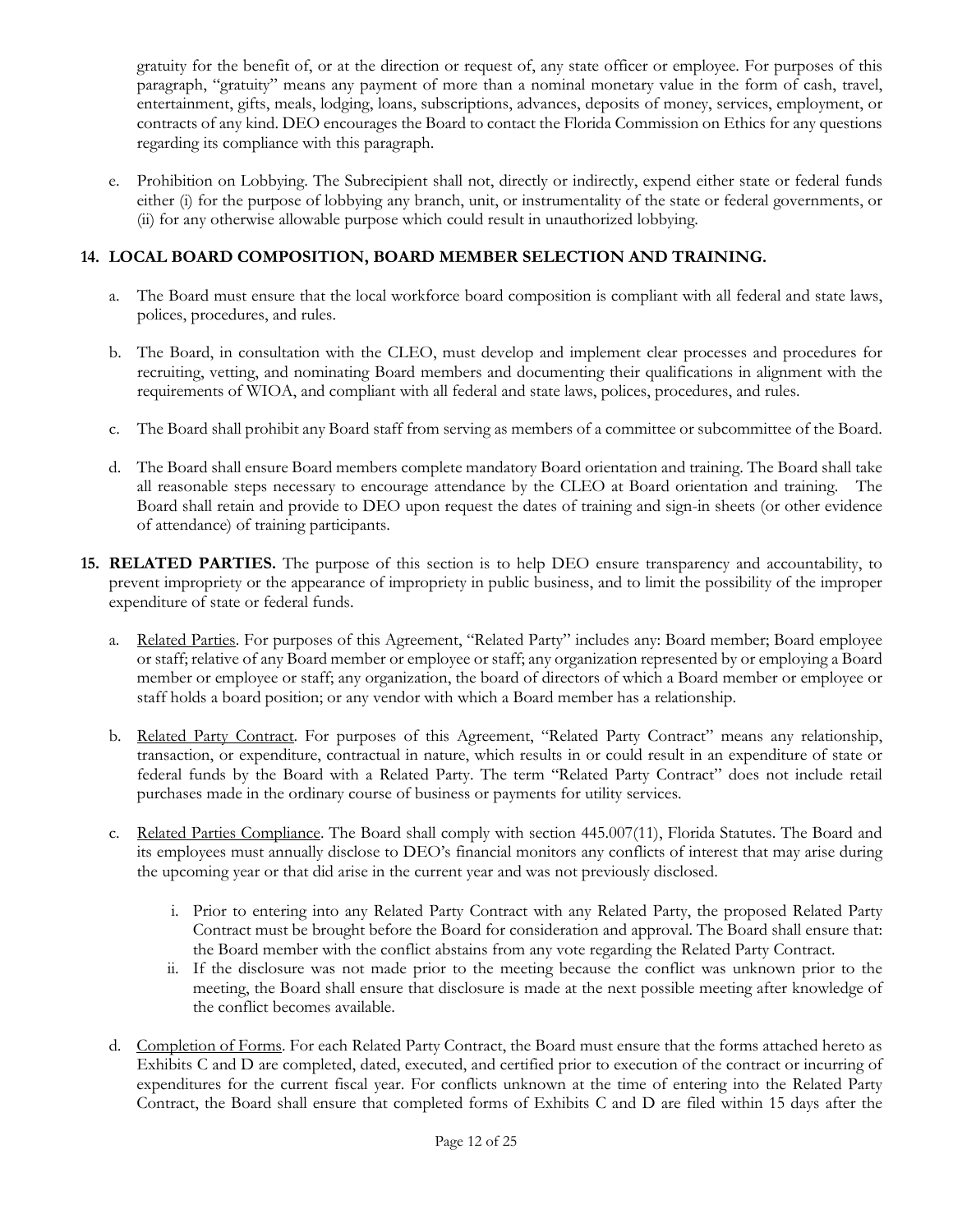disclosure with the person responsible for recording the minutes of the meeting. The disclosure shall be incorporated into the minutes of the meeting at which the oral disclosure was made.

- e. Related Party Contracts \$25,000 or Greater. DEO may disapprove, in its sole discretion, any contract for the Board's failure to submit any required document or form as required by this section. Prior to execution of any contract equal to or greater than \$25,000, the Board must approve and electronically submit the documentation set forth below, along with completed copies of the forms attached hereto as Exhibits C and D, to [WorkforceContract.Review@deo.myflorida.com.](mailto:WorkforceContract.Review@deo.myflorida.com)
- f. Related Party Contracts Less Than \$25,000. Within 30 days after execution of any contract less than \$25,000, the Board must approve and electronically submit a certified board membership roster listing all members on the Board at the time of the vote on the approval of the contract with a vote tally indicating attendance or absence at the meeting. For those in attendance, the affirmative and negative votes and abstentions for each member, along with completed copies of the forms attached hereto as Exhibits C and D, must be submitted to [WorkforceContract.Review@deo.myflorida.com.](mailto:WorkforceContract.Review@deo.myflorida.com)

### **16. ADDITIONAL PROVISIONS.**

- a. This Agreement will be construed, performed, and enforced in all respects in accordance with the laws, rules, and regulations of the State of Florida. Each Party will perform its obligations herein in accordance with the terms and conditions of the Agreement. The exclusive venue of any legal or equitable action that arises out of or relates to this Agreement will be either the Division of Administrative Hearings or the appropriate state court in Leon County, Florida. In any such action, the Parties waive any right to jury trial.
- b. Should any term of this Agreement conflict with any applicable law, rule, or regulation, the law, rule, or regulation will control over the provisions of this Agreement.
- c. The Board is fully liable for its actions, and the actions of the Board's officers, agents, contractors and employees. The Board will indemnify, defend, and hold harmless the state, the State Board, and DEO, and their respective officers, agents, and employees from any suit, action, damage, judgment, and costs of every name and description, including attorney's fees, arising from or relating to any action of the Board.
- d. If any provision of this Agreement, whether in whole or in part, is held to be void or unenforceable by a Court of competent jurisdiction, that provision will be enforced only to the extent that it is not in violation of law or is not otherwise unenforceable, and all other provisions will remain in full force and effect.
- e. This Agreement may be executed in counterparts, each of which will be an original and all of which will constitute but one and the same instrument.
- f. Any amendment or modification to the terms of this Agreement must be in written form signed by both Parties.
- g. Annually before July 1 of each state fiscal year, the Board shall adopt a schedule of operations for the upcoming state fiscal year. Such schedule of operations shall include, but is not limited to, daily hours of operation of onestop operators, and a holiday closure schedule which adopts either the federal, state, or appropriate county holiday schedule. If the Board has a career center that is affiliated with a college or university, the college or university schedule may be adopted for those centers. The proposed schedule must be approved by the Board and posted on the Board's website in a conspicuous, easily-accessible manner. The Board must give prior approval to any deviations from the schedule, except in emergency or reasonably unforeseeable circumstances (e.g., an order of the President or Governor, total loss of facilities from a catastrophic natural or man-made disaster, etc.). If emergency circumstances exist which result or could foreseeably result in a shutdown, the Board shall ensure that DEO and the State Board are informed within 48 hours of such shutdown or potential shutdown.
- h. The Board shall submit an Annual Report (Exhibit E), including the most recent IRS Form 990, detailing the total compensation for the Grantee's executive leadership team(s). Total compensation shall include salary, bonuses, cash-in leave, cash equivalents, severance pay, retirement benefits, deferred compensation, real property gifts and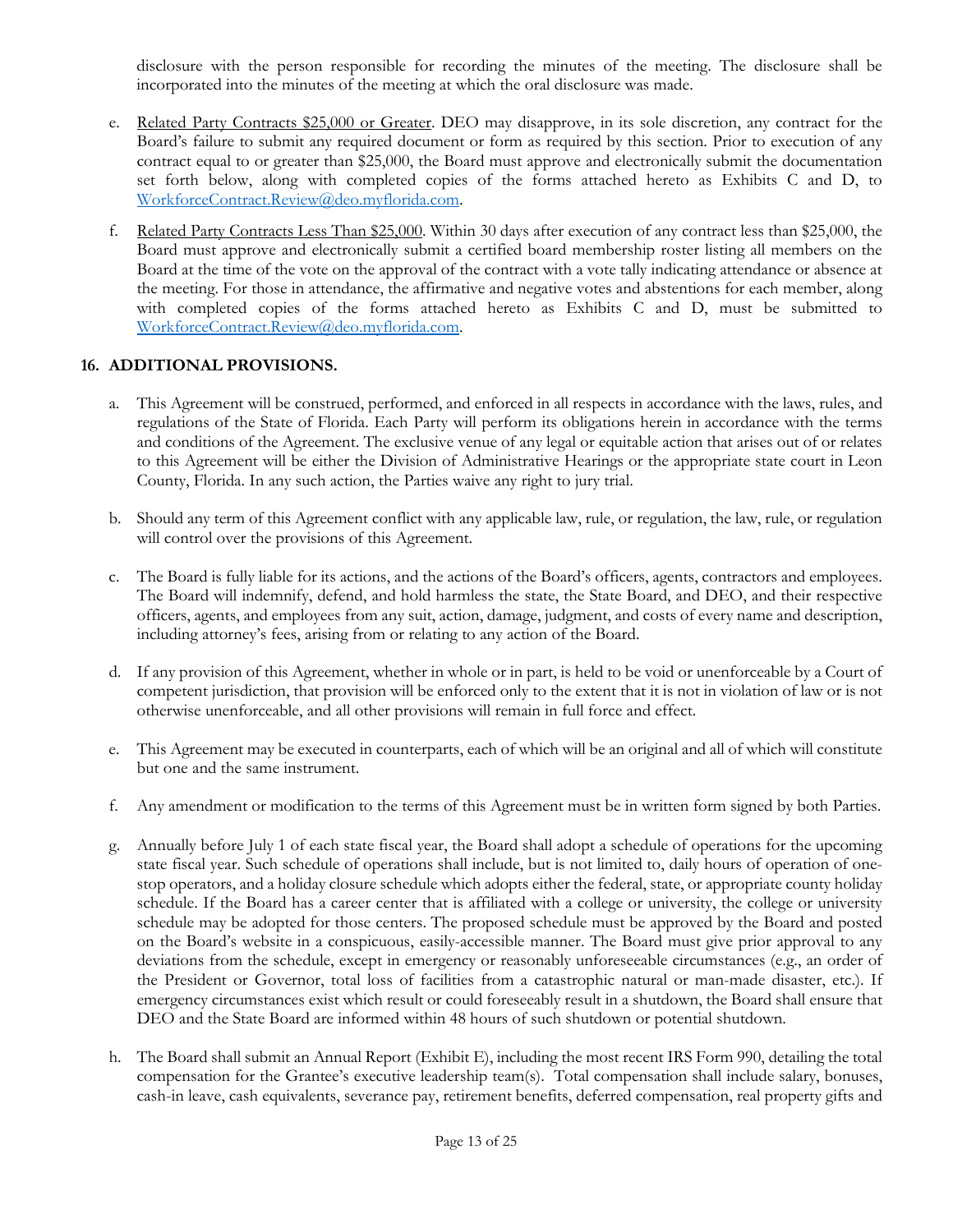any other payout. All compensation reports must indicate what percent of compensation comes directly from the State or Federal allocations. The annual report will be due to DEO 30 calendar days after the submittal of the 990 form to the IRS. The Board must inform DEO of any changes in total executive compensation between annual reports within 60 calendar days of the change.

- **17. SERVICES TO INDIVIDUALS WITH DISABILITIES.** The Board shall designate at least one staff member for the LWDA to promote and develop employment opportunities for individuals with disabilities to ensure that job counseling and placement efforts are made for such individuals.
- **18. SERVICES TO INDIVIDUALS WITH LIMITED ENGLISH PROFICIENCY.** The Board shall establish a policy and procedure for providing free language services to customers that have a limited ability to read and/or speak the English language.
- **19. RESPONSE TO CUSTOMER SERVICE COMPLAINTS.** DEO will forward any customer concerns or complaints about the Board received directly or forwarded from the Governor's or legislative offices, to the Board staff for review. Board staff will investigate the complaint in a timely manner, take appropriate action, and report the action in writing to DEO so that the complaint can be closed.

### **20. LIAISONS.**

- a. The Parties acknowledge they have a close working relationship and that neither Party desires an overlybureaucratic or formal communication structure. To that effect, the Parties may communicate with each other through any appropriate liaison, as context may dictate.
- b. DEO's formal liaison for purposes of this Agreement is Caroline ("Tisha") Womack. Ms. Womack can be reached at [Caroline.Womack@deo.myflorida.com o](mailto:Caroline.Womack@deo.myflorida.com)r (850) 245–7126. All communication for which the Parties' course of dealing does reveal a more appropriate liaison will be directed to Ms. Womack, or other designee.
- c. The Board's formal liaison for purposes of this Agreement is **Board Liaison's Name**]. **[Name]** can be reached at [Board Liaison's Email], or [Board Liaison's Phone Number]. All communication for which the Parties' course of dealing does reveal a more appropriate liaison will be directed to Joe Paterno, or other designee.
- d. If different liaisons are designated by either Party after the execution of this Agreement, notice of the name, telephone number, and email address of the new liaison shall be provided in writing to the other Party and said notification shall be attached to this Agreement.
- **21. REQUIRED LOCAL POSITIONS.** Appointed individuals may serve in more than one capacity or perform other job duties and functions, as appropriate, to the extent that no conflict of interest arises or may arise. The Board shall appoint:
	- a. A Regional Security Officer.
	- b. A custodian for purchased property and equipment.
	- c. A personnel liaison (must be a DEO merit staff member).
	- d. A public records coordinator.
	- e. An Equal Opportunity Officer, consistent with 29 CFR part 38.
	- f. An Ethics Officer
- **22. CONSTRUCTION; INTERPRETATION.** The title of and the section and paragraph headings in this Agreement are for convenience of reference only and shall not govern or affect the interpretation of any of the terms or provisions of this Agreement. The term "this Agreement" means this Agreement together with all Exhibits hereto, as the same may from time to time be amended, modified, supplemented, or restated in accordance with the terms hereof. The use in this Agreement of the term "including" and other words of similar import mean "including, without limitation" and where specific language is used to clarify by example a general statement contained herein, such specific language shall not be deemed to modify, limit, or restrict in any manner the construction of the general statement to which it relates. The word "or" is not exclusive and the words "herein," "hereof," "hereunder," and other words of similar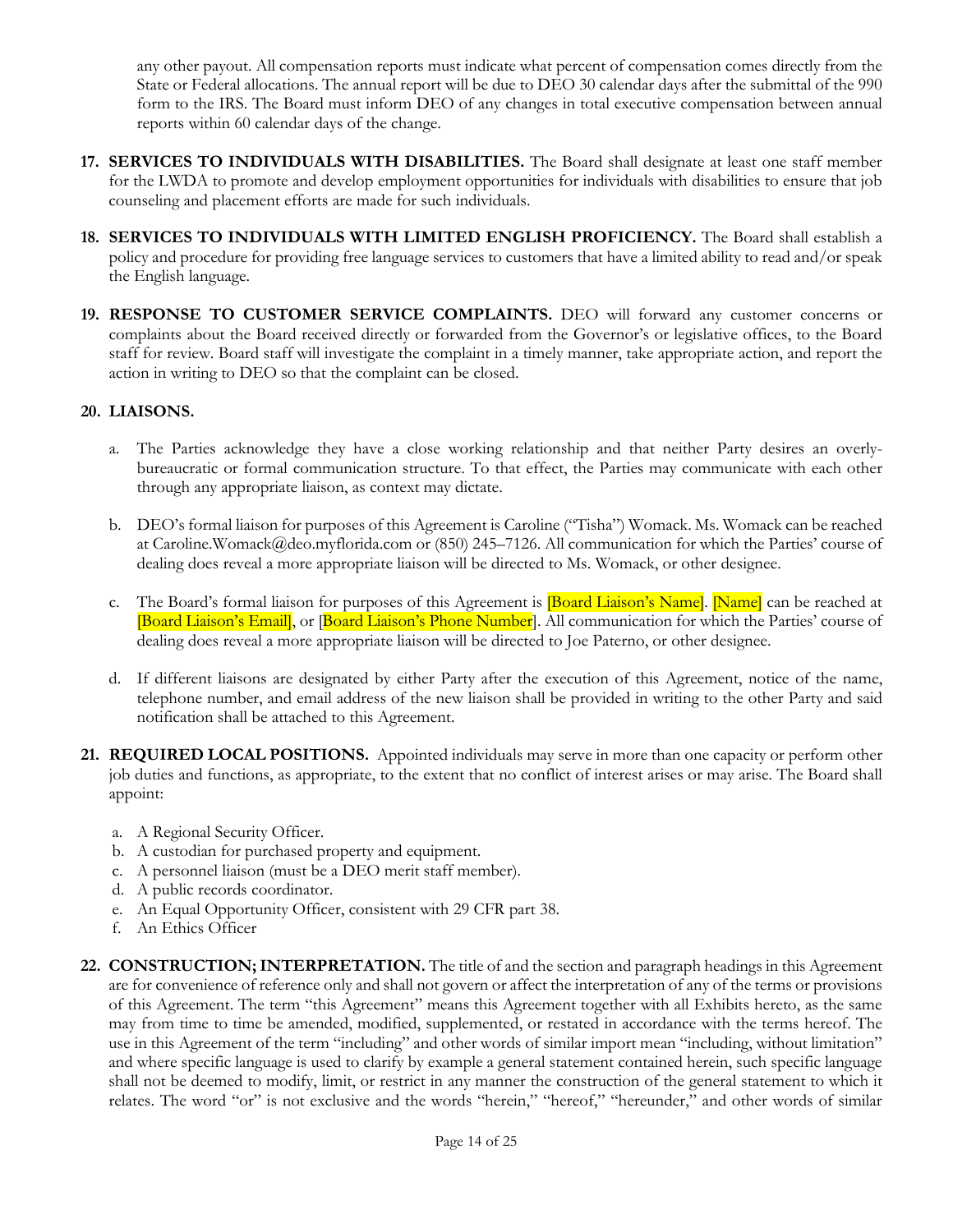import refer to this Agreement as a whole, including any Exhibits, and not to any particular section, subsection, paragraph, subparagraph, or clause contained in this Agreement. The use herein of terms importing the singular shall also include the plural, and vice versa. The reference to an agreement, instrument, or other document means such agreement, instrument, or other document as amended, supplemented, and modified from time to time to the extent permitted by the provisions thereof and the reference to a statute means such statute as amended from time to time and includes any successor legislation thereto and any regulations promulgated thereunder. All references to "\$" shall mean United States dollars. The recitals of this Agreement are incorporated herein by reference and shall apply to the terms and provisions of this Agreement and the Parties. Time is of the essence with respect to the performance of all obligations under this Agreement. The Parties have participated jointly in the negotiation and drafting of this Agreement. If an ambiguity or question of intent or interpretation arises, this Agreement shall be construed as if drafted jointly by the Parties, and no presumption or burden of proof shall arise favoring or disfavoring any Party by virtue of the authorship of any of the provisions of this Agreement.

- **23. PRESERVATION OF REMEDIES; SEVERABILITY; RIGHT TO SET-OFF.** No delay or omission to exercise any right, power, or remedy accruing to either Party upon breach or default by either Party under this Agreement will impair any such right, power, or remedy of either Party nor will such delay or omission be construed as a waiver of any breach or default or any similar breach or default. If any term or provision of this Agreement is found to be illegal, invalid, or unenforceable, such term or provision will be deemed stricken, and the remainder of this Agreement will remain in full force and effect. DEO and the State shall have all of its common law, equitable and statutory rights of set-off, including, without limitation, the State's option to withhold for the purposes of set-off any moneys due to the Board under this Agreement up to any amounts due and owing to DEO with respect to this Agreement, any other contract with any state department or agency, including any contract for a term commencing prior to the term of this Agreement, plus any amounts due and owing to the State for any other reason including, without limitation, tax delinquencies or monetary penalties relative thereto. The State shall exercise its set- off rights in accordance with normal state practices including, in cases of set-off pursuant to an audit, the finalization of such audit by the state or its representatives.
- **24. ENTIRE AGREEMENT; AMENDMENT; WAIVER.** This Agreement embodies the entire agreement of the Parties with respect to the subject matter hereof. There are no provisions, terms, conditions, or obligations other than those contained in this Agreement, and this Agreement supersedes all previous communications, representations, or agreements, either verbal or written, between the Parties. No amendment will be effective unless reduced to writing and signed by an authorized officer of the Board and the authorized agent of DEO. No waiver by any Party of any of the provisions hereof shall be effective unless explicitly set forth in writing and signed by the Party so waiving. No waiver by any Party shall operate or be construed as a waiver in respect of any failure, breach or default not expressly identified by such written waiver, whether of a similar or different character, and whether occurring before or after that waiver. No failure to exercise, or delay in exercising, any right, remedy, power, or privilege arising from this Agreement shall operate or be construed as a waiver thereof; nor shall any single or partial exercise of any right, remedy, power, or privilege hereunder preclude any other or further exercise thereof or the exercise of any other right, remedy, power, or privilege.

**IN WITNESS HEREOF**, by signature below, the Parties acknowledge they have read this Agreement and the attachments hereto, understand each section and paragraph, agreed to abide by the terms of this Agreement, and intend that this Agreement become effective as described above.

#### **DEPARTMENT OF ECONOMIC OPPORTUNITY**

**[LWDB Chairperson or person with authority to sign on behalf of LWDB (verify authority if not chairperson)]**

By: By:

Printed Name: Dane Eagle Printed Name: [insert name]

*Signature Signature*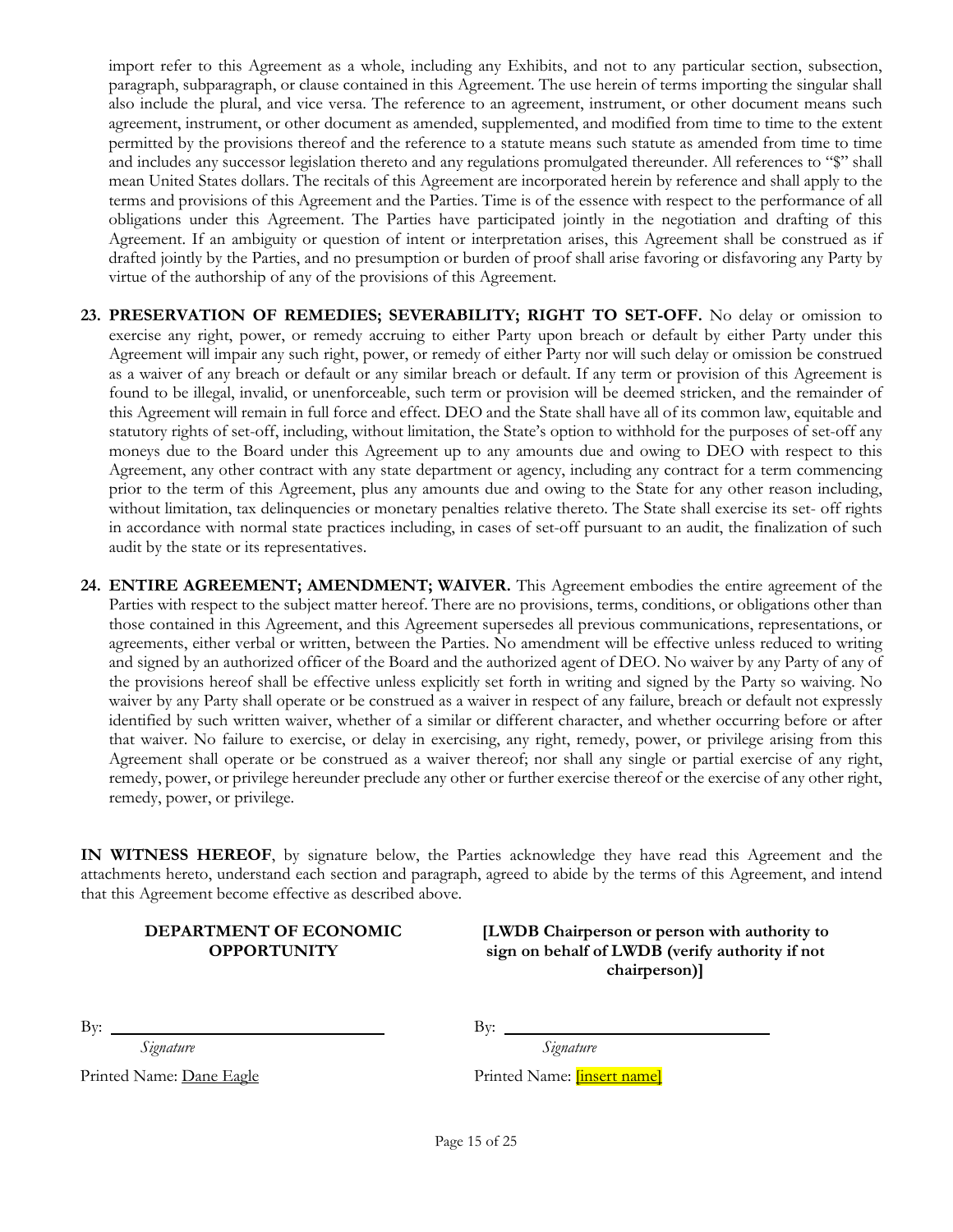| <b>Title: Executive Director</b> | Title: <i>insert title</i> |
|----------------------------------|----------------------------|
| Date:                            | Date:                      |

|       | Title: <mark>[insert title]</mark> |
|-------|------------------------------------|
| Date: |                                    |

Acknowledged by the Chief Local Elected Official:

 $\overline{\phantom{a}}$  ,  $\overline{\phantom{a}}$  ,  $\overline{\phantom{a}}$  ,  $\overline{\phantom{a}}$  ,  $\overline{\phantom{a}}$  ,  $\overline{\phantom{a}}$  ,  $\overline{\phantom{a}}$  ,  $\overline{\phantom{a}}$  ,  $\overline{\phantom{a}}$  ,  $\overline{\phantom{a}}$  ,  $\overline{\phantom{a}}$  ,  $\overline{\phantom{a}}$  ,  $\overline{\phantom{a}}$  ,  $\overline{\phantom{a}}$  ,  $\overline{\phantom{a}}$  ,  $\overline{\phantom{a}}$ 

By:  $\frac{S_{\text{r}}}{\text{S_{\text{r}}}}$ 

Printed Name: [insert name]

Title: *[insert title]* 

Date: \_\_\_\_\_\_\_\_\_\_\_\_\_\_\_\_\_\_\_\_\_\_\_\_\_\_\_\_\_\_\_\_\_\_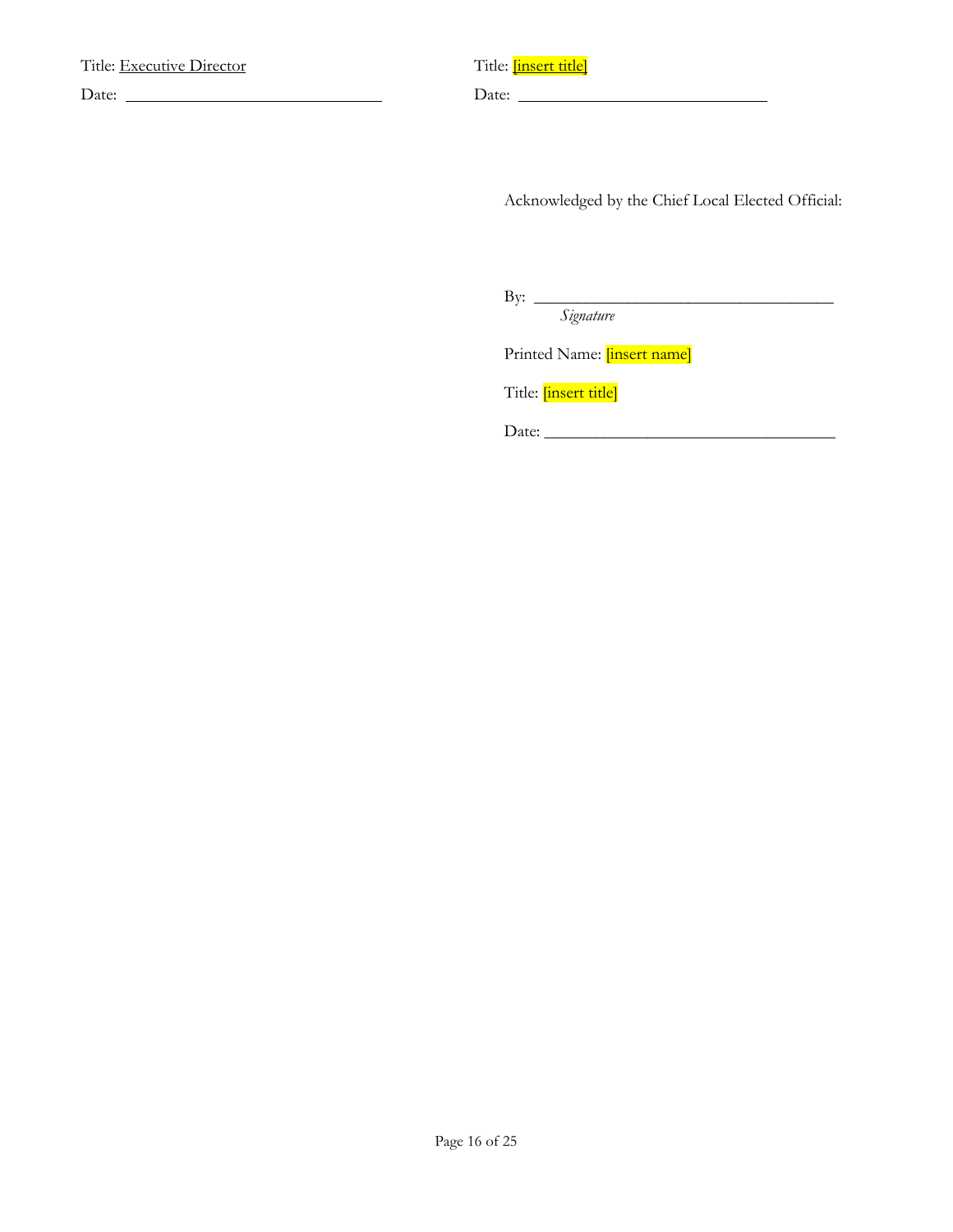### **EXHIBIT A AUDIT REQUIREMENTS**

The administration of resources awarded by the Department of Economic Opportunity (Department or DEO) to the recipient may be subject to audits and/or monitoring by DEO as described in the Agreement and as described further in this Exhibit. No provision of the Agreement is intended to limit the terms of this Exhibit, and no provision in this Exhibit is intended to limit the terms of the Agreement. The term "contract," as used throughout this Exhibit, means the Agreement, and any individual subaward granted to the recipient through a Notice of Fund Availability (NFA).

**MONITORING.** In addition to reviews of audits conducted in accordance with 2 CFR 200, Subpart F - Audit Requirements, and section 215.97, Florida Statutes (F.S.), as revised (see AUDITS below), monitoring procedures may include, but not be limited to, on-site visits by DEO staff, limited scope audits as defined by 2 CFR §200.425, or other procedures. By entering into this agreement, the recipient agrees to comply and cooperate with any monitoring procedures or processes deemed appropriate by DEO. In the event DEO determines that a limited scope audit of the recipient is appropriate, the recipient agrees to comply with any additional instructions provided by DEO staff to the recipient regarding such audit. The recipient further agrees to comply and cooperate with any inspections, reviews, investigations, or audits deemed necessary by the Chief Financial Officer (CFO) or Auditor General.

# **AUDITS**.

**PART I: FEDERALLY FUNDED.** This part is applicable if the subrecipient is a state or local government or a nonprofit organization as defined in 2 CFR §200.90, §200.64, and §200.70.

- **1.** A recipient that expends \$750,000 or more in federal awards in its fiscal year must have a single or programspecific audit conducted in accordance with the provisions of 2 CFR 200, Subpart F - Audit Requirements. Attachment 1 to this form lists the federal resources awarded through DEO by this agreement. In determining the federal awards expended in its fiscal year, the subrecipient shall consider all sources of federal awards, including federal resources received from DEO. The determination of amounts of federal awards expended should be in accordance with the guidelines established in 2 CFR §§200.502-503. An audit of the subrecipient conducted by the Auditor General in accordance with the provisions of 2 CFR §200.514 will meet the requirements of this Part.
- **2.** For the audit requirements addressed in Part I, paragraph 1, the subrecipient shall fulfill the requirements relative to auditee responsibilities as provided in 2 CFR §§200.508-512.
- **3.** A recipient that expends less than \$750,000 in federal awards in its fiscal year is not required to have an audit conducted in accordance with the provisions of 2 CFR 200, Subpart F - Audit Requirements. If the subrecipient expends less than \$750,000 in federal awards in its fiscal year and elects to have an audit conducted in accordance with the provisions of 2 CFR 200, Subpart F - Audit Requirements, the cost of the audit must be paid from non-federal resources (i.e., the cost of such an audit must be paid from recipient resources obtained from other than federal entities).

**PART II: STATE FUNDED**. This part is applicable if the recipient is a nonstate entity as defined by Section 215.97(2), Florida Statutes.

- **1.** In the event that the recipient expends a total amount of state financial assistance equal to or in excess of \$750,000 in any fiscal year of such recipient (for fiscal years ending June 30, 2017, and thereafter), the recipient must have a state single or project-specific audit for such fiscal year in accordance with section 215.97, F.S.; Rule Chapter 69I-5, F.A.C., State Financial Assistance; and Chapters 10.550 (local governmental entities) and 10.650 (nonprofit and for-profit organizations), Rules of the Auditor General. Attachment 1 to this form lists the state financial assistance awarded through DEO by this agreement. In determining the state financial assistance expended in its fiscal year, the recipient shall consider all sources of state financial assistance, including state financial assistance received from DEO, other state agencies, and other nonstate entities. State financial assistance does not include federal direct or pass-through awards and resources received by a nonstate entity for federal program matching requirements.
- **2.** For the audit requirements addressed in Part II, paragraph 1, the recipient shall ensure that the audit complies with the requirements of section 215.97(8), F.S. This includes submission of a financial reporting package as defined by section 215.97(2), F.S., and Chapters 10.550 (local governmental entities) and 10.650 (nonprofit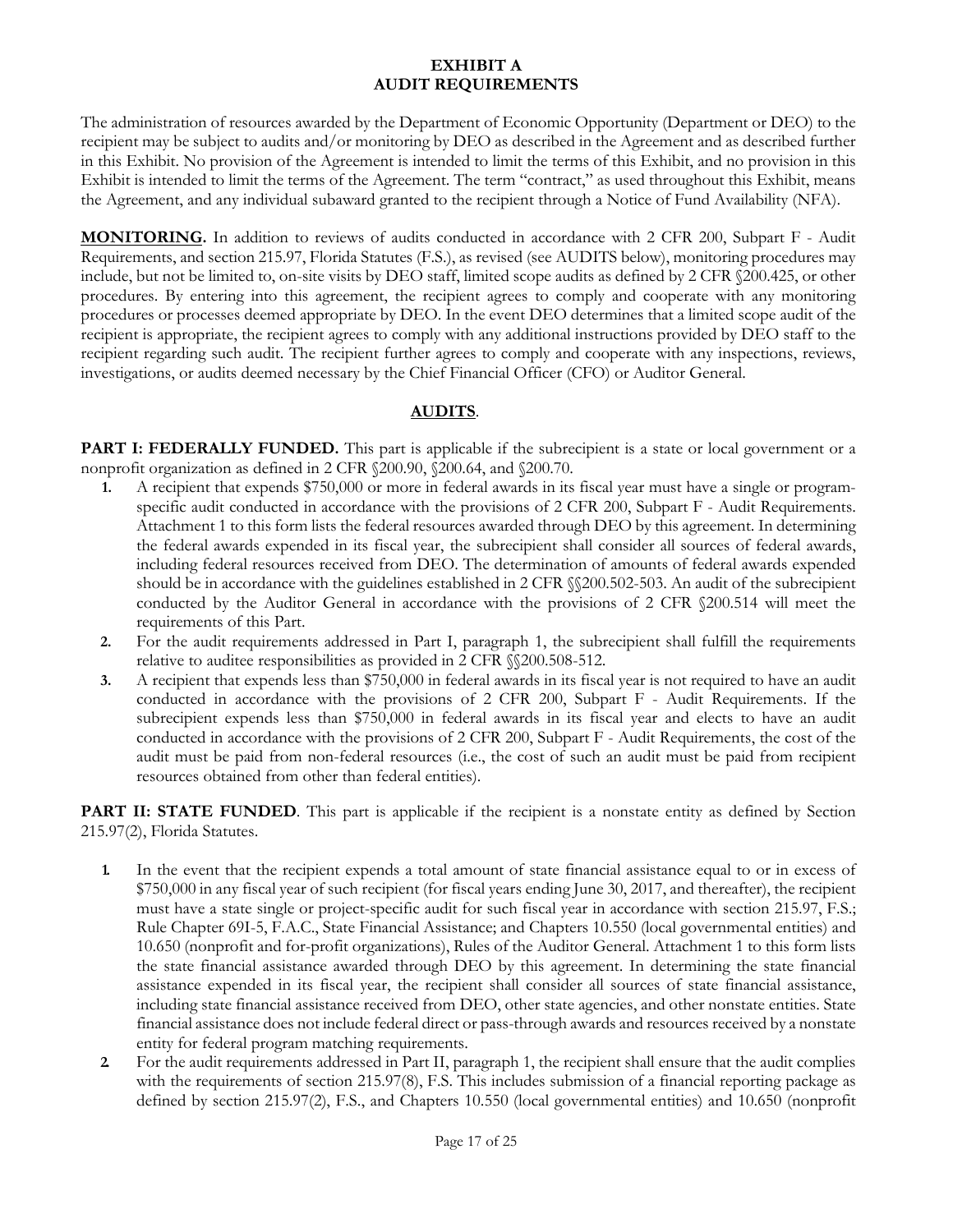and for-profit organizations), Rules of the Auditor General.

**3.** If the recipient expends less than \$750,000 in state financial assistance in its fiscal year (for fiscal years ending June 30, 2017, and thereafter), an audit conducted in accordance with the provisions of section 215.97, F.S., is not required. If the recipient expends less than \$750,000 in state financial assistance in its fiscal year and elects to have an audit conducted in accordance with the provisions of section 215.97, F.S., the cost of the audit must be paid from the nonstate entity's resources (i.e., the cost of such an audit must be paid from the recipient's resources obtained from other than state entities).

# **PART III: OTHER AUDIT REQUIREMENTS**. AUDITOR WORK PAPERS ON INTERNAL CONTROLS

The Board will obtain the internal control work papers from the auditor(s) performing its annual independent financial statement audit. The Board will keep these work papers onsite as part of their financial records and will make these records available for review by DEO upon request. The Board further agrees that, upon request, DEO will also be provided other audit work papers as needed.

### **PART IV: REPORT SUBMISSION**.

**1.** Copies of reporting packages for audits conducted in accordance with 2 CFR 200, Subpart F - Audit Requirements, and required by Part I of this form shall be submitted, when required by 2 CFR §200.512, by or on behalf of the recipient directly to the Federal Audit Clearinghouse (FAC) as provided in 2 CFR §200.36 and §200.512. The FAC's website provides a data entry system and required forms for submitting the single audit reporting

package. Updates to the location of the FAC and data entry system may be found at the OMB website.

- **2.** Copies of financial reporting packages required by Part II of this form shall be submitted by or on behalf of the recipient directly to each of the following:
	- **a.** DEO at each of the following addresses:

Electronic copies (preferred): or Paper (hard copy): [Audit@deo.myflorida.com](mailto:Audit@deo.myflorida.com)

Department Economic Opportunity MSC #75, Caldwell Building 107 East Madison Street Tallahassee, FL 32399-4126

**b.** The Auditor General's Office at the following address: Auditor General

Local Government Audits/342 Claude Pepper Building, Room 401 111 West Madison Street Tallahassee, Florida 32399-1450 The Auditor General's website (https://flauditor.gov/) provides instructions for filing an electronic copy of a financial reporting package.

**3.** Copies of reports or the management letter required by Part III of this form shall be submitted by or on behalf of the recipient directly to:

| 0r | Paper (hard copy):                          |
|----|---------------------------------------------|
|    | Department Economic Opportunity             |
|    | MSC #75, Caldwell Building 107 East Madison |
|    | Street Tallahassee, FL. 32399-4126          |
|    |                                             |

- **4.** Any reports, management letters, or other information required to be submitted DEO pursuant to this agreement shall be submitted timely in accordance with 2 CFR §200.512, section 215.97, F.S., and Chapters 10.550 (local governmental entities) and 10.650 (nonprofit and for-profit organizations), Rules of the Auditor General, as applicable.
- **5.** Recipients, when submitting financial reporting packages to DEO for audits done in accordance with 2 CFR 200, Subpart F - Audit Requirements, or Chapters 10.550 (local governmental entities) and 10.650 (nonprofit and for-profit organizations), Rules of the Auditor General, should indicate the date that the reporting package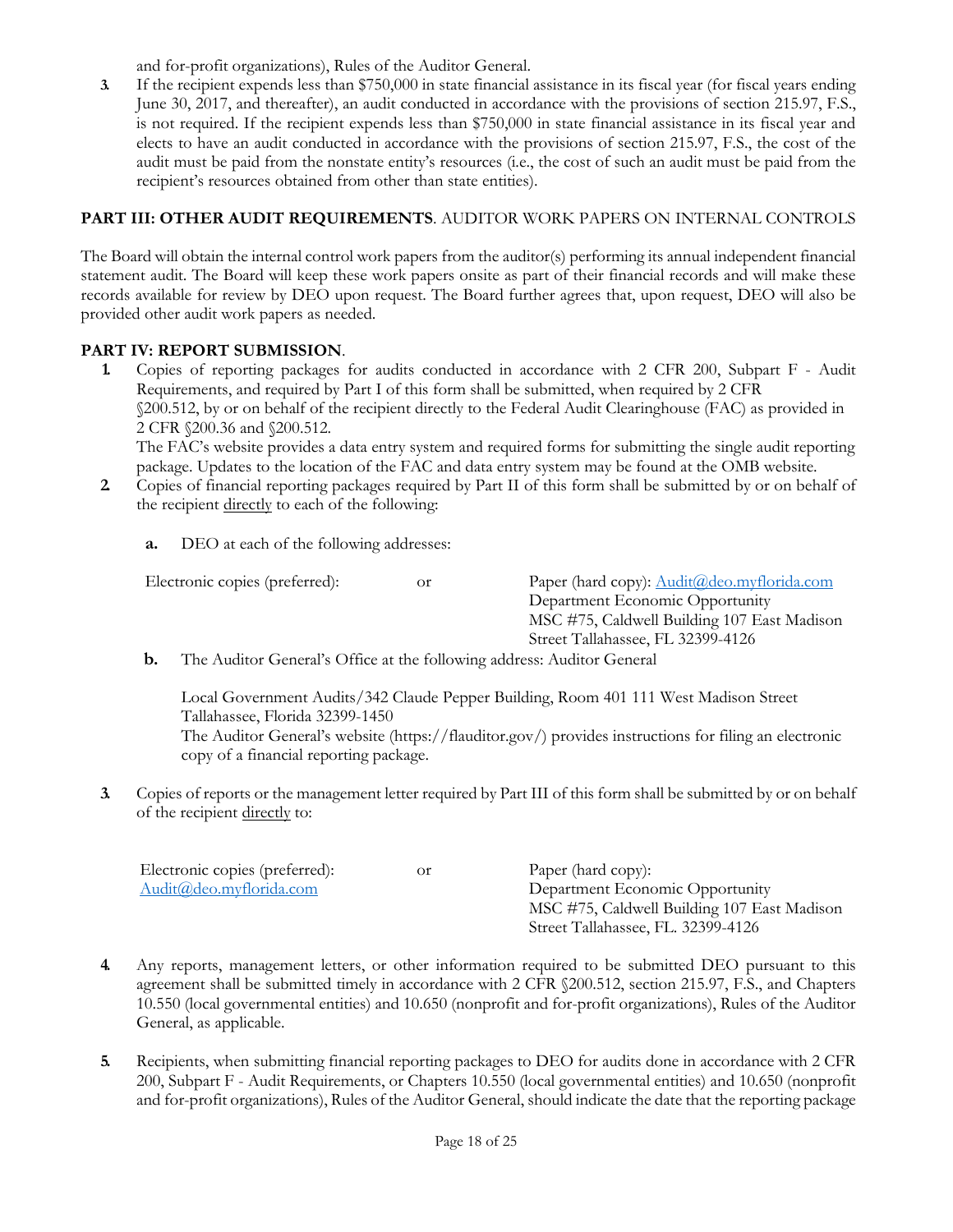**PART V: RECORD RETENTION.** The recipient shall retain sufficient records demonstrating its compliance with the terms of this Agreement for a period of five (5) years from the date the audit report is issued, or five (5) state fiscal years after all reporting requirements are satisfied and final payments have been received, whichever period is longer, and shall allow DEO, or its designee, CFO, or Auditor General access to such records upon request. The recipient shall ensure that audit working papers are made available to DEO, or its designee, CFO, or Auditor General upon request for a period of five (5) years from the date the audit report is issued, unless extended in writing by DEO. In addition, if any litigation, claim, negotiation, audit, or other action involving the records has been started prior to the expiration of the controlling period as identified above, the records shall be retained until completion of the action and resolution of all issues which arise from it, or until the end of the controlling period as identified above, whichever is longer.

- Remainder of Page Intentionally Left Blank –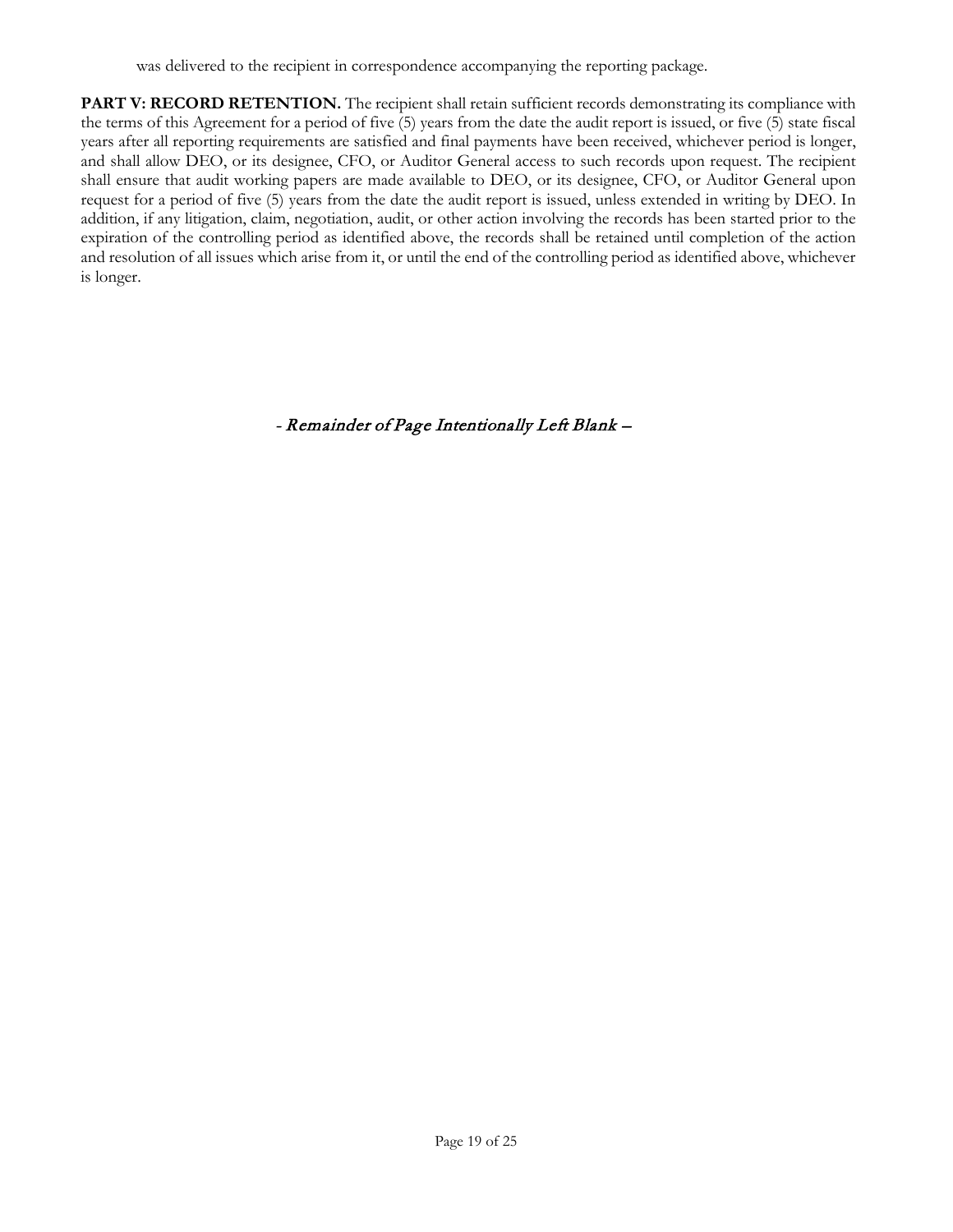### **FEDERAL RESOURCES AWARDED TO THE RECIPIENT PURSUANT TO THIS AGREEMENT CONSIST OF THE FOLLOWING:**

**1.** The specific award information required to be set forth herein will be contained in one or more NFAs issued by DEO pursuant to the terms of the Agreement, which are incorporated herein by reference.

**COMPLIANCE REQUIREMENTS APPLICABLE TO FEDERAL RESOURCES AWARDED PURSUANT TO THIS AGREEMENT ARE AS FOLLOWS:**

1. All requirements of this Agreement

**STATE RESOURCES AWARDED TO THE RECIPIENT PURSUANT TO THIS AGREEMENT CONSIST OF THE FOLLOWING:**

**SUBJECT TO SECTION 215.97, FLORIDA STATUTES:**

**1.** The specific award information required to be set forth herein will be contained in one or more NFAs issued by DEO pursuant to the terms of the Agreement, which are incorporated herein by reference.

**COMPLIANCE REQUIREMENTS APPLICABLE TO STATE RESOURCES AWARDED PURSUANT TO THIS AGREEMENT ARE AS FOLLOWS:**

1. All requirements of this Agreement.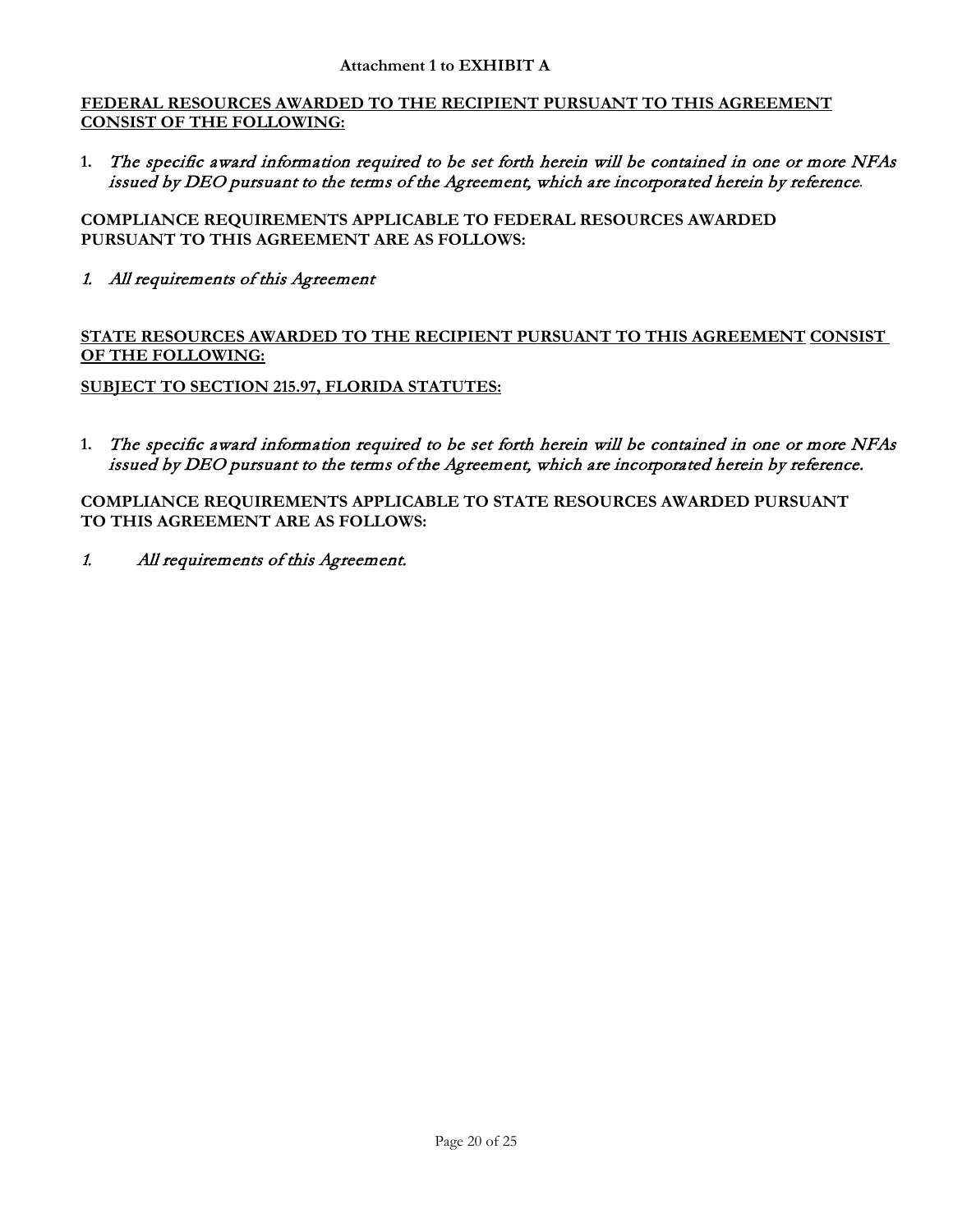# **EXHIBIT B**

### **Individual Non-Disclosure and Confidentiality Certification Form**

I understand that I will be exposed to certain confidential information for the limited purpose of performing my job. I understand that confidential records may include names (or other personally identifiable information), social security numbers, wage information, reemployment assistance information, employment information, and public assistance information. I understand that this information is confidential and may not be disclosed to others. Prior to receiving access to such information, and any information systems containing such information, I acknowledge and agree to abide by the following standards:

1. I will comply with all security requirements imposed as a condition of use for any system(s) to which I may be granted access.

2. I will use access to the system(s) only for purposes authorized by law within the course and scope of my employment to secure information to conduct program business.

3. I will not disclose my user identification, password, or other information needed to access the system(s) to any party nor shall I give any other individual access to secured information contained within the system(s).

4. If I become aware that any unauthorized individual has or may have obtained access to my user identification, password, or other information needed to access system(s) to which I have been granted access, I will immediately notify the Board's Regional Security Officer.

5. I will store any physical documents containing confidential information in a place that is secure from access by unauthorized persons.

6. I will store and process information maintained in electronic format, such as magnetic tapes, discs, or external drives in such a way that unauthorized persons cannot obtain the information by any means.

7. I will undertake precautions to ensure that only authorized personnel are given access to disclosed information stored in computer system(s).

8. I will not share with anyone any other information regarding access to the system(s) unless I am specifically authorized to do so by the Department of Economic Opportunity.

9. I will not access or request access to any social security numbers, personal information, wage information, employer information, reemployment assistance information, or employment data unless such access is necessary for the performance of my legitimate business duties.

10. I will not disclose any individual data to any parties who are not authorized to receive such data except in the form of reports containing only aggregate statistical information compiled in such a manner that it cannot be used to identify the individual(s) or employers involved.

11. I will not access or divulge information about any personal associates, including relatives, friends, significant others, co-workers, or anyone with whom I reside. I will not provide services to these individuals and will, instead, refer such individuals to other qualified service providers.

12. I will retain the confidential data only for that period of time necessary to perform my public duties. Thereafter, I will either arrange for the retention of such information consistent with federal or state record retention requirements or destroy such data, and any copies made, after the purpose for which the information is disclosed is served. I will do this in such a way so as to prevent the information from being reconstructed,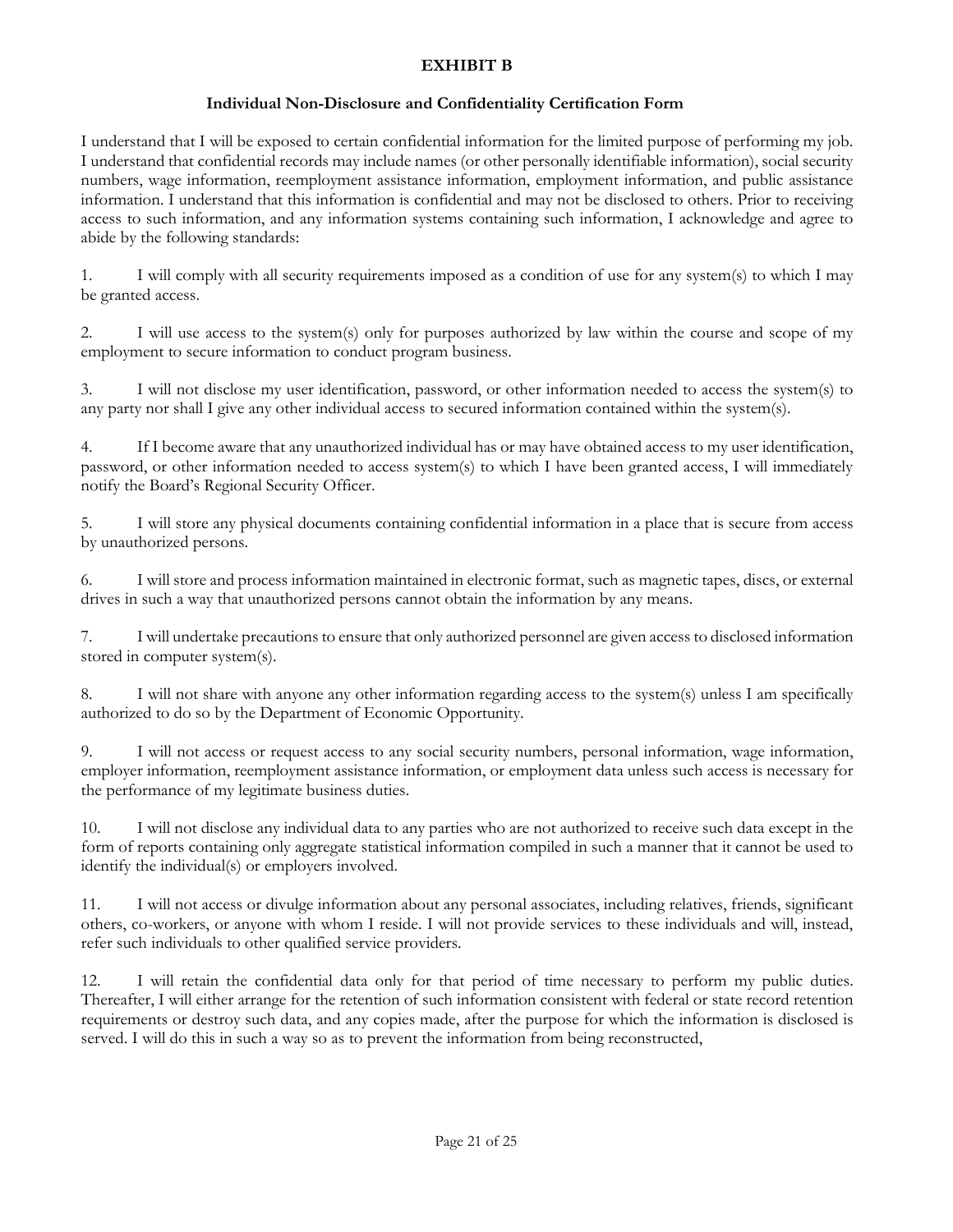copied, or used by any means. However, I will not destroy or delete information from information system(s) when such destruction or deletion is outside the scope of my authority.

13. I understand that it is misdemeanor of the second degree to disclose confidential reemployment assistance information to unauthorized persons. I further understand that the Department of Economic Opportunity has process and procedures in place to detect unauthorized access to such information. I understand that it is the practice of the Department of Economic Opportunity to prosecute violations of to the fullest extent of the law.

14. I certify and affirm that I have either (1) received training on the confidential nature of the data to which I am being granted access to, the safeguards required for access privileges, and the penalties involved for any violations; or (2) have received written standards and instructions in the handling of confidential data from my employer or the Department of Economic Opportunity. I will comply with all confidentiality safeguards contained in such training, written standards, or instructions, including but not limited to, the following: a) protecting the confidentiality of my user identification and password; b) securing computer equipment, disks, and offices in which confidential data may be kept; and c) following procedures for the timely destruction or deletion of confidential data.

15. I understand that if I violate any of the confidentiality provisions set forth in the written standards, training, and/or instructions I have received, my user privileges may be immediately suspended or terminated. I also understand that applicable state and/or federal law may provide that any individual who discloses confidential information in violation of any provision of that section may be subject to criminal prosecution and if found guilty could be fined, be subject to imprisonment and dismissal from employment. I have been instructed that if I should violate the provisions of the law, I may receive one or more of these penalties.

Should I have any questions concerning the handling or disclosure of confidential information, I shall immediately ask my supervisor, regional security officer, or One-Stop Operator for guidance and comply with their instructions.

| Employee Signature: Management Control of the Signature: | $\Box$ Date: $\Box$ |  |
|----------------------------------------------------------|---------------------|--|
|                                                          |                     |  |
| Address: <u>Address:</u> Address: 2007                   |                     |  |
|                                                          |                     |  |
| E-Mail:                                                  |                     |  |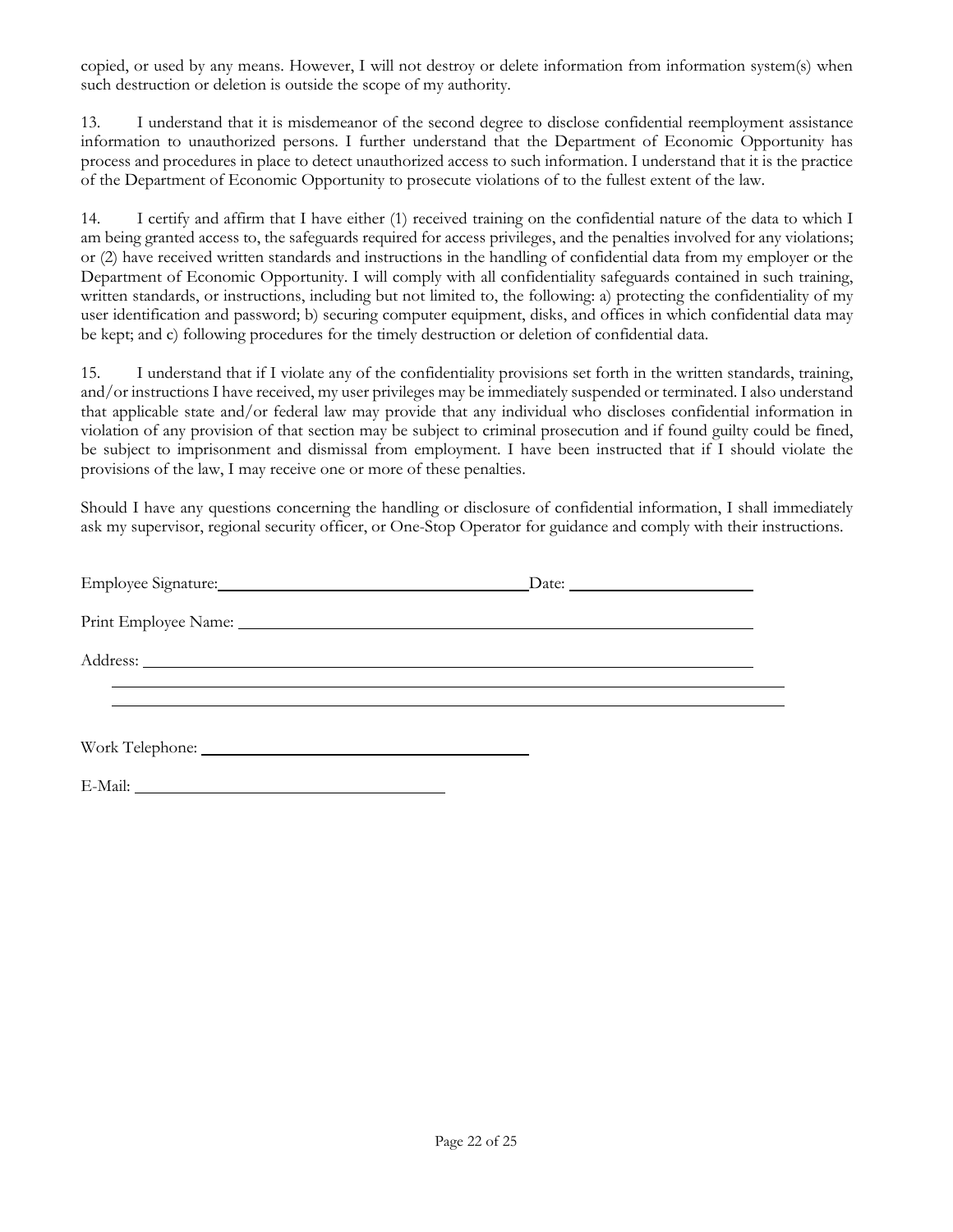#### **EXHIBIT C CONTRACT INFORMATION FORM**

This form is to disclose a conflict or potential conflict and to seek approval of a contract involving a conflict or potential conflict of interest of board members or employees. All requested information is required. Failure to provide complete information may result in disapproval of the contract.

| I, hereby certify the following information regarding a contract that                                        |
|--------------------------------------------------------------------------------------------------------------|
| and                                                                                                          |
| will be executed and implemented immediately after receiving the State's approval in compliance with section |
| 445.007(11), Florida Statutes.                                                                               |
| Identification of all parties to the contract: __________________________________                            |
|                                                                                                              |
|                                                                                                              |
|                                                                                                              |
| Contract Term: No. 1986                                                                                      |
| Value of the Contract with no extensions or renewals exercised:                                              |
| Value of the Contract with all extensions and renewals exercised:                                            |
| Description of goods and/or services to be procured: ____________________________                            |
| Method of procurement for the goods and/or services to be procured:                                          |
| Name of board member or employee whose conflict of interest required the board's approval of the contract by |
| two-thirds $(2/3)$ vote:                                                                                     |
| The nature of the conflicting interest in the contract:                                                      |

The board member or employee with the conflict of interest did did not (check one) attend the meeting(s), including subcommittee meetings, at which the board discussed or voted to approve the contract.

### **If the board member or employee with the conflict of interest attended the meeting(s), including subcommittee meetings, at which the board discussed or voted on the contract, the board member or employee abstained from voting.**

I further attest that the following is being provided with this form:

- A certified board membership roster listing all members on the board at the time of the vote on the approval of the contract with a vote tally indicating attendance or absence at the meeting(s), including subcommittee meetings, and for those in attendance, the affirmative and negative votes and abstentions for each member.
- Consistent with the procedures outlined in section 112.3143, Florida Statutes, the dated and executed conflict of interest form that was submitted at or before the board meeting(s) in which a vote related to the contract took place, for board member/employee who has any relationship with the contracting vendor.
- A draft copy of the related party contract and amendments, as applicable.
- Documentation supporting the method of procurement of the related party contract.
- A copy of the board meeting and committee meeting minutes that document the discussion and approval of the related party contract.

I certify that the information above is true and correct.

Signature of Board Chair / Vice Chair\* Print Name

\* Must be certified and attested to by the board's Chair or Vice Chair. Date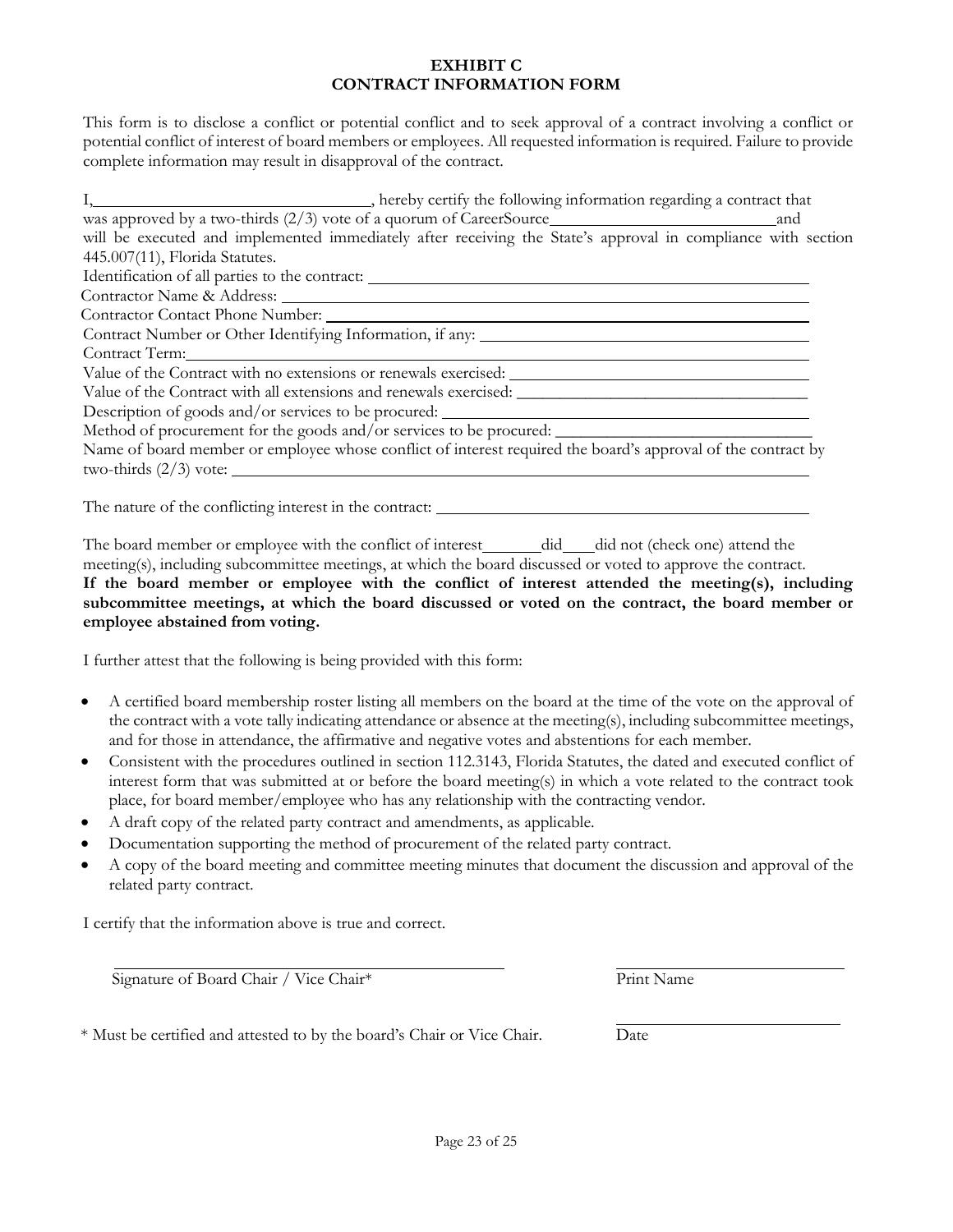### **EXHIBIT D DISCLOSURE AND CERTIFICATION OF CONFLICT OF INTEREST IN A CONTRACT**

| disclose that I, myself / my employer / my business / my organization/ OR "Other" (describe)<br>(circle one or more) could benefit financially from the contract described below:                                              |
|--------------------------------------------------------------------------------------------------------------------------------------------------------------------------------------------------------------------------------|
| Local Workforce Development Board: _________                                                                                                                                                                                   |
| Contractor Name & Address: University of the Second Second Second Second Second Second Second Second Second Second Second Second Second Second Second Second Second Second Second Second Second Second Second Second Second Se |
| Contractor Contact Phone Number: New York 1988                                                                                                                                                                                 |
| Description or Nature of Contract:                                                                                                                                                                                             |
|                                                                                                                                                                                                                                |
| For purposes of the above contract the following disclosures are made: The                                                                                                                                                     |
| contractor's principals**/owners***: (check one)                                                                                                                                                                               |
| have no relative who is a member of the board or an employee of the board; OR                                                                                                                                                  |
| have a relative who is a member of the board or an employee of the board, whose name is:                                                                                                                                       |
| principal's/owner's name is:                                                                                                                                                                                                   |

Signature of Board Member/Employee Print Name

Date

\* "Benefit financially from a contract" means the special private financial gain to a member, a special private financial gain to any principal which retains the member, the special private financial gain of the parent organization or subsidiary of a corporate principal which retains the member or the special private financial gain to any member's relatives or business associate or to a board employee and such benefit is not remote or speculative.

\*\* "Principal" means an owner or high-level management employee with decision-making authority.

\*\*\* "Owner" means a person having any ownership interest in the contractor.

NOTICE: CONFLICTS OF INTEREST REGARDING BOARD MEMBERS AND BOARD EMPLOYEES MUST BE DISCLOSED PRIOR TO THE BOARD'S DISCUSSION OR VOTING TO APPROVE THE CONTRACT. BOARD MEMBERS WHO BENEFIT FINANCIALLY OR BOARD MEMBERS OR EMPLOYEES OF THE BOARD WHO HAVE A RELATIONSHIP WITH THE CONTRACTING VENDOR MUST ABSTAIN FROM VOTING DURING THE PERIOD OF TIME THE VOTES ARE CAST, AND THE CONTRACT MUST BE APPROVED BY A TWO-THIRDS VOTE OF THE BOARD WHEN A QUORUM HAS BEEN ESTABLISHED. COMPLETION OF THIS FORM DOES NOT IN ANY WAY SUPERSEDE OR SUBSTITUTE FOR COMPLIANCE WITH CONFLICT OF INTEREST DISCLOSURE REQUIREMENTS OF SECTION 112.3143, FLORIDA STATUTES, OR SECTION 101(f), WIOA.